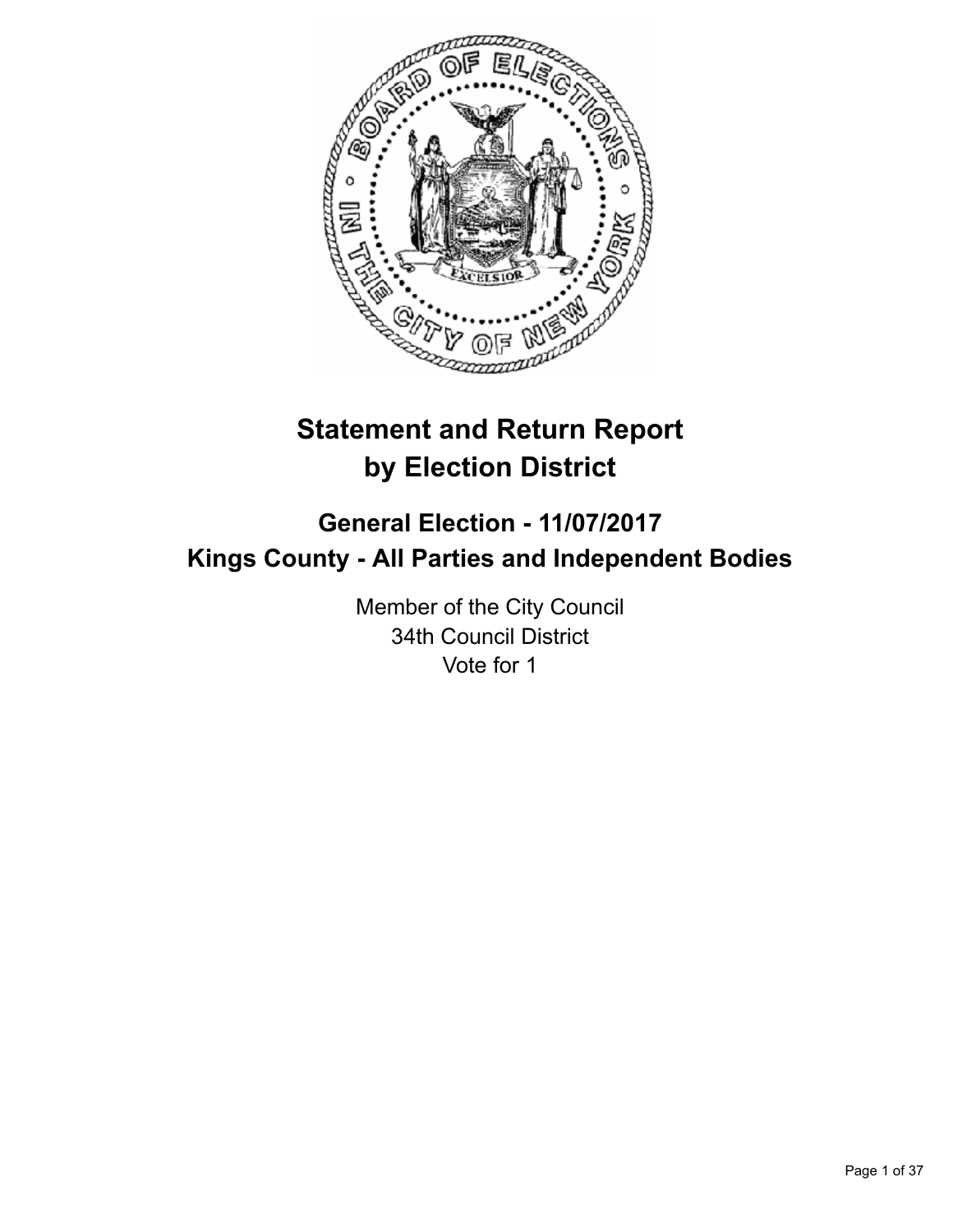

| <b>PUBLIC COUNTER</b>                                    | 222 |
|----------------------------------------------------------|-----|
| <b>MANUALLY COUNTED EMERGENCY</b>                        | 0   |
| <b>ABSENTEE / MILITARY</b>                               | 1   |
| <b>AFFIDAVIT</b>                                         | 5   |
| <b>Total Ballots</b>                                     | 228 |
| Less - Inapplicable Federal/Special Presidential Ballots | 0   |
| <b>Total Applicable Ballots</b>                          | 228 |
| ANTONIO REYNOSO (DEMOCRATIC)                             | 154 |
| ANTONIO REYNOSO (WORKING FAMILIES)                       | 41  |
| CRAIG WARSHACK (WRITE-IN)                                | 1   |
| <b>JAMES MARION (WRITE-IN)</b>                           | 1   |
| KYLE LIND (WRITE-IN)                                     | 1   |
| MARIA DONIANO (WRITE-IN)                                 | 1   |
| MICHAEL BLOOMBERG (WRITE-IN)                             | 1   |
| UNATTRIBUTABLE WRITE-IN (WRITE-IN)                       | 1   |
| <b>Total Votes</b>                                       | 201 |
| Unrecorded                                               | 27  |

# **016/50**

| <b>PUBLIC COUNTER</b>                                    | 208 |
|----------------------------------------------------------|-----|
| <b>MANUALLY COUNTED EMERGENCY</b>                        | 0   |
| <b>ABSENTEE / MILITARY</b>                               | 3   |
| <b>AFFIDAVIT</b>                                         | 0   |
| <b>Total Ballots</b>                                     | 211 |
| Less - Inapplicable Federal/Special Presidential Ballots | 0   |
| <b>Total Applicable Ballots</b>                          | 211 |
| ANTONIO REYNOSO (DEMOCRATIC)                             | 172 |
| ANTONIO REYNOSO (WORKING FAMILIES)                       | 13  |
| TOMMY TORRES (WRITE-IN)                                  | 2   |
| <b>Total Votes</b>                                       | 187 |
| Unrecorded                                               | 24  |

| <b>PUBLIC COUNTER</b>                                    | 210 |
|----------------------------------------------------------|-----|
| MANUALLY COUNTED EMERGENCY                               | 0   |
| ABSENTEE / MILITARY                                      | 6   |
| AFFIDAVIT                                                | 3   |
| <b>Total Ballots</b>                                     | 219 |
| Less - Inapplicable Federal/Special Presidential Ballots | 0   |
| <b>Total Applicable Ballots</b>                          | 219 |
| ANTONIO REYNOSO (DEMOCRATIC)                             | 169 |
| ANTONIO REYNOSO (WORKING FAMILIES)                       | 19  |
| UNATTRIBUTABLE WRITE-IN (WRITE-IN)                       |     |
| <b>Total Votes</b>                                       | 189 |
| Unrecorded                                               | 30  |
|                                                          |     |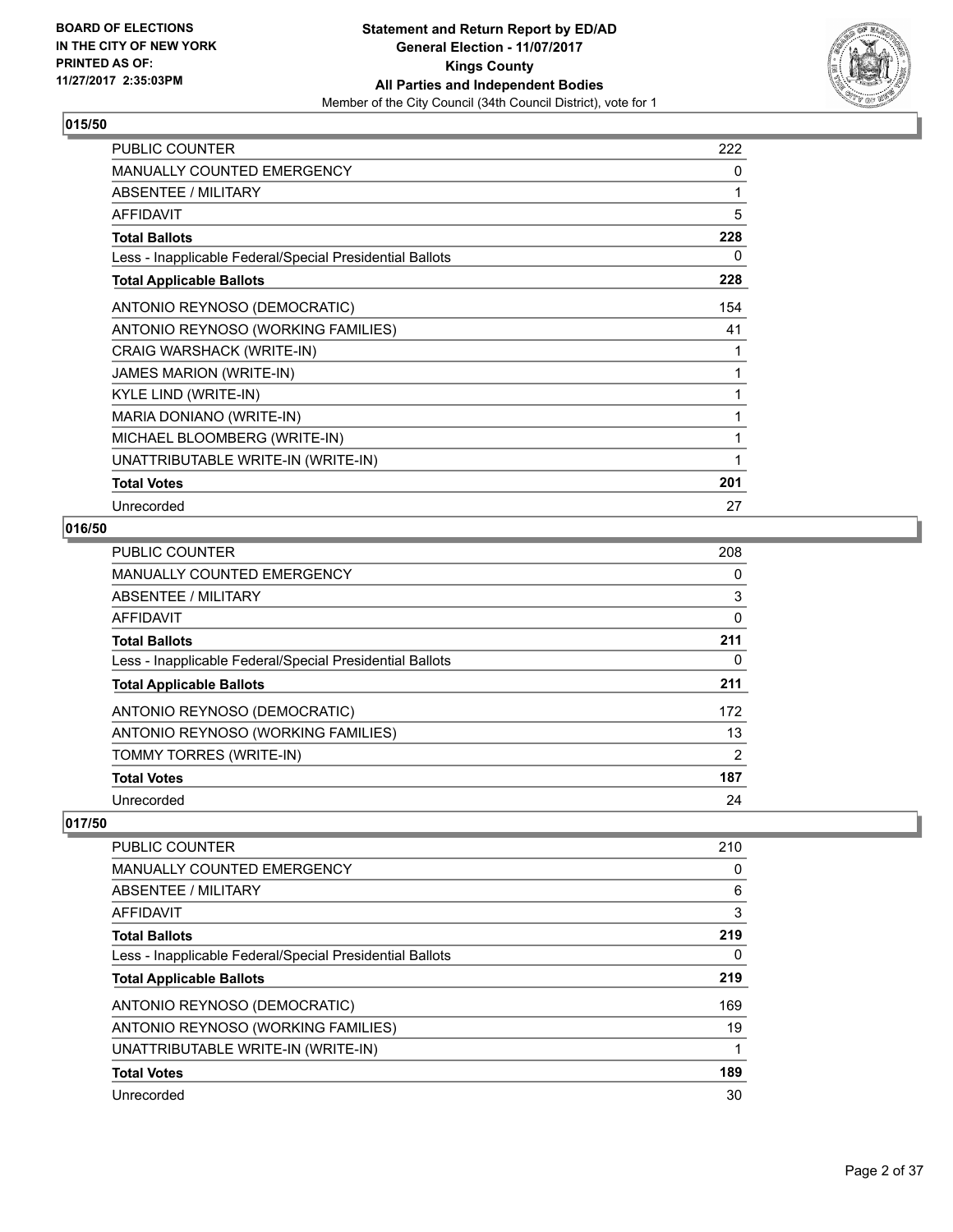

| <b>PUBLIC COUNTER</b>                                    | 197 |
|----------------------------------------------------------|-----|
| <b>MANUALLY COUNTED EMERGENCY</b>                        | 0   |
| ABSENTEE / MILITARY                                      | 0   |
| AFFIDAVIT                                                | 3   |
| <b>Total Ballots</b>                                     | 200 |
| Less - Inapplicable Federal/Special Presidential Ballots | 0   |
| <b>Total Applicable Ballots</b>                          | 200 |
| ANTONIO REYNOSO (DEMOCRATIC)                             | 133 |
| ANTONIO REYNOSO (WORKING FAMILIES)                       | 37  |
| ROBERT MATELER (WRITE-IN)                                |     |
| <b>Total Votes</b>                                       | 171 |
| Unrecorded                                               | 29  |

### **019/50**

| <b>PUBLIC COUNTER</b>                                    | 212            |
|----------------------------------------------------------|----------------|
| <b>MANUALLY COUNTED EMERGENCY</b>                        | 0              |
| ABSENTEE / MILITARY                                      | $\overline{2}$ |
| AFFIDAVIT                                                | 8              |
| <b>Total Ballots</b>                                     | 222            |
| Less - Inapplicable Federal/Special Presidential Ballots | 0              |
| <b>Total Applicable Ballots</b>                          | 222            |
| ANTONIO REYNOSO (DEMOCRATIC)                             | 159            |
| ANTONIO REYNOSO (WORKING FAMILIES)                       | 39             |
| <b>Total Votes</b>                                       | 198            |
| Unrecorded                                               | 24             |

| <b>PUBLIC COUNTER</b>                                    | 223 |
|----------------------------------------------------------|-----|
| <b>MANUALLY COUNTED EMERGENCY</b>                        | 0   |
| <b>ABSENTEE / MILITARY</b>                               |     |
| AFFIDAVIT                                                | 9   |
| <b>Total Ballots</b>                                     | 233 |
| Less - Inapplicable Federal/Special Presidential Ballots | 0   |
| <b>Total Applicable Ballots</b>                          | 233 |
| ANTONIO REYNOSO (DEMOCRATIC)                             | 160 |
| ANTONIO REYNOSO (WORKING FAMILIES)                       | 38  |
| DENISE BERSILE (WRITE-IN)                                |     |
|                                                          |     |
| TOMMY TORRES (WRITE-IN)                                  | 4   |
| UNATTRIBUTABLE WRITE-IN (WRITE-IN)                       |     |
| <b>Total Votes</b>                                       | 204 |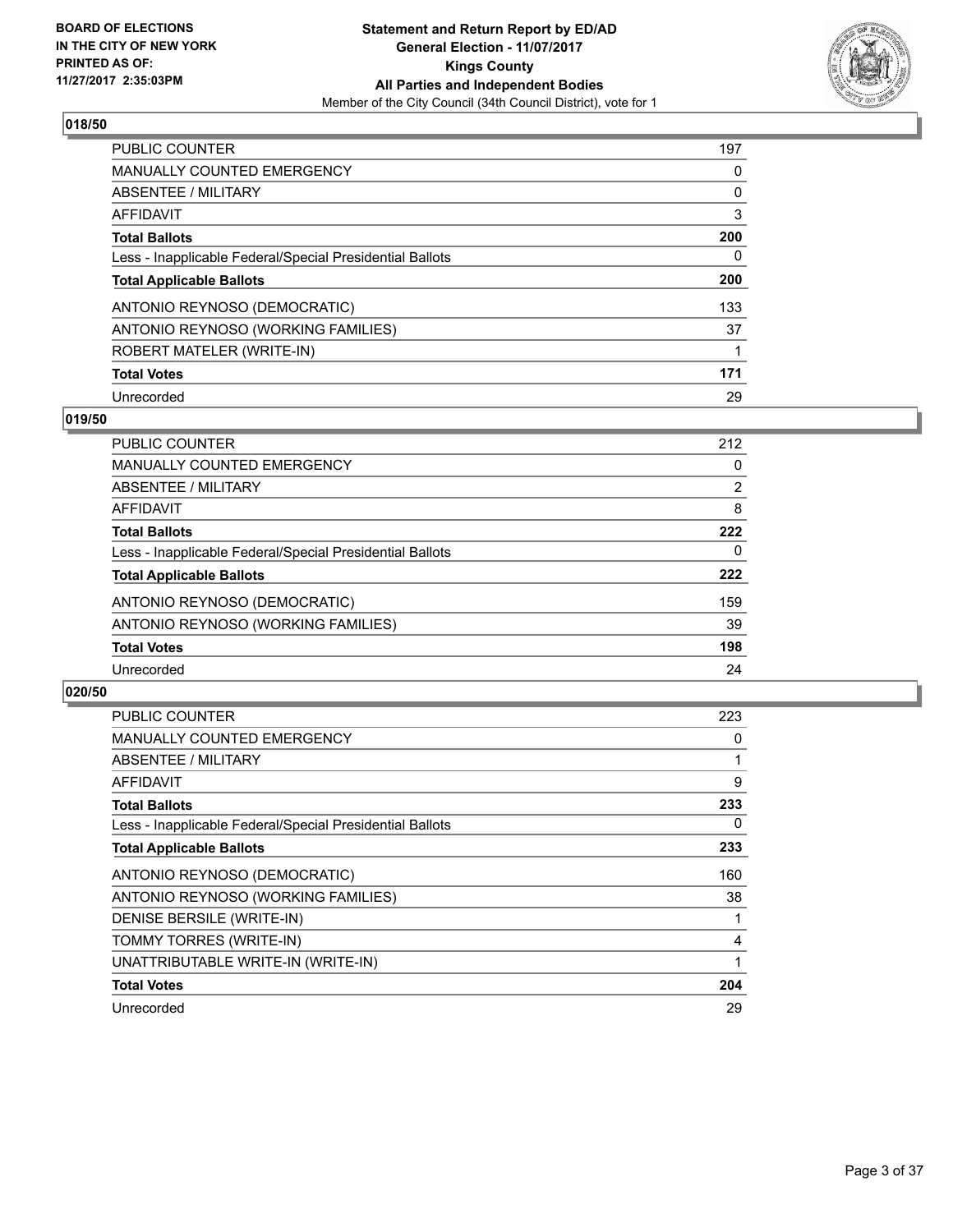

| <b>PUBLIC COUNTER</b>                                    | 315 |
|----------------------------------------------------------|-----|
| <b>MANUALLY COUNTED EMERGENCY</b>                        | 0   |
| <b>ABSENTEE / MILITARY</b>                               | 5   |
| AFFIDAVIT                                                | 3   |
| <b>Total Ballots</b>                                     | 323 |
| Less - Inapplicable Federal/Special Presidential Ballots | 0   |
| <b>Total Applicable Ballots</b>                          | 323 |
| ANTONIO REYNOSO (DEMOCRATIC)                             | 227 |
| ANTONIO REYNOSO (WORKING FAMILIES)                       | 51  |
| ROBERT BYRON FORD (WRITE-IN)                             |     |
| TOMMY TORRES (WRITE-IN)                                  |     |
| UNATTRIBUTABLE WRITE-IN (WRITE-IN)                       |     |
| <b>Total Votes</b>                                       | 281 |
| Unrecorded                                               | 42  |

# **022/50**

| <b>PUBLIC COUNTER</b>                                                                                                                                                                                                                                                                                                                                                                                                  | 180 |
|------------------------------------------------------------------------------------------------------------------------------------------------------------------------------------------------------------------------------------------------------------------------------------------------------------------------------------------------------------------------------------------------------------------------|-----|
| <b>MANUALLY COUNTED EMERGENCY</b>                                                                                                                                                                                                                                                                                                                                                                                      |     |
| ABSENTEE / MILITARY                                                                                                                                                                                                                                                                                                                                                                                                    | 3   |
| <b>AFFIDAVIT</b>                                                                                                                                                                                                                                                                                                                                                                                                       | 2   |
| <b>Total Ballots</b>                                                                                                                                                                                                                                                                                                                                                                                                   | 186 |
| Less - Inapplicable Federal/Special Presidential Ballots                                                                                                                                                                                                                                                                                                                                                               | 0   |
| <b>Total Applicable Ballots</b>                                                                                                                                                                                                                                                                                                                                                                                        | 186 |
| ANTONIO REYNOSO (DEMOCRATIC)                                                                                                                                                                                                                                                                                                                                                                                           | 137 |
| ANTONIO REYNOSO (WORKING FAMILIES)                                                                                                                                                                                                                                                                                                                                                                                     | 24  |
| TOMMY TORRES (WRITE-IN)                                                                                                                                                                                                                                                                                                                                                                                                |     |
| VERA BADAMO (WRITE-IN)                                                                                                                                                                                                                                                                                                                                                                                                 |     |
| <b>Total Votes</b>                                                                                                                                                                                                                                                                                                                                                                                                     | 163 |
| Unrecorded                                                                                                                                                                                                                                                                                                                                                                                                             | 23  |
| $\mathbf{A} \mathbf{A} \mathbf{B} \mathbf{B} \mathbf{B} \mathbf{B} \mathbf{B} \mathbf{A} \mathbf{A} \mathbf{A} \mathbf{A} \mathbf{A} \mathbf{A} \mathbf{A} \mathbf{A} \mathbf{A} \mathbf{A} \mathbf{A} \mathbf{A} \mathbf{A} \mathbf{A} \mathbf{A} \mathbf{A} \mathbf{A} \mathbf{A} \mathbf{A} \mathbf{A} \mathbf{A} \mathbf{A} \mathbf{A} \mathbf{A} \mathbf{A} \mathbf{A} \mathbf{A} \mathbf{A} \mathbf{A} \mathbf{$ |     |

# **023/50 COMBINED into: 056/50**

| <b>PUBLIC COUNTER</b>                                    | 2 |
|----------------------------------------------------------|---|
| <b>MANUALLY COUNTED EMERGENCY</b>                        | 0 |
| ABSENTEE / MILITARY                                      | 0 |
| AFFIDAVIT                                                | 0 |
| <b>Total Ballots</b>                                     | 2 |
| Less - Inapplicable Federal/Special Presidential Ballots | 0 |
| <b>Total Applicable Ballots</b>                          | 2 |
| ANTONIO REYNOSO (DEMOCRATIC)                             | 2 |
| ANTONIO REYNOSO (WORKING FAMILIES)                       | 0 |
| <b>Total Votes</b>                                       | 2 |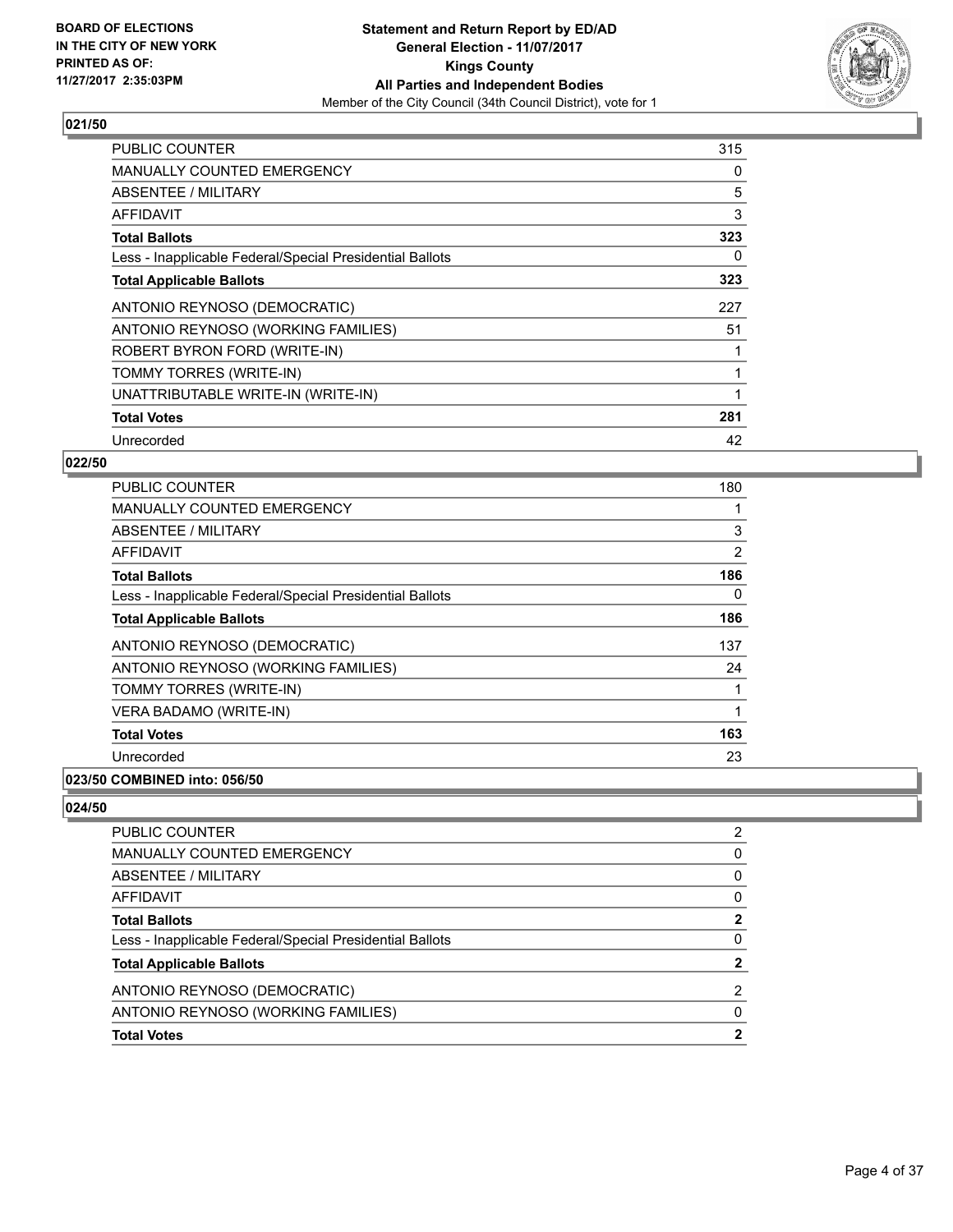

| PUBLIC COUNTER                                           | 75             |
|----------------------------------------------------------|----------------|
| <b>MANUALLY COUNTED EMERGENCY</b>                        | 0              |
| ABSENTEE / MILITARY                                      | 0              |
| AFFIDAVIT                                                | $\overline{2}$ |
| <b>Total Ballots</b>                                     | 77             |
| Less - Inapplicable Federal/Special Presidential Ballots | 0              |
| <b>Total Applicable Ballots</b>                          | 77             |
| ANTONIO REYNOSO (DEMOCRATIC)                             | 65             |
| ANTONIO REYNOSO (WORKING FAMILIES)                       | 4              |
| <b>Total Votes</b>                                       | 69             |
| Unrecorded                                               | 8              |

#### **046/50**

| <b>PUBLIC COUNTER</b>                                    | 205 |
|----------------------------------------------------------|-----|
| <b>MANUALLY COUNTED EMERGENCY</b>                        | 0   |
| ABSENTEE / MILITARY                                      | 2   |
| <b>AFFIDAVIT</b>                                         | 0   |
| <b>Total Ballots</b>                                     | 207 |
| Less - Inapplicable Federal/Special Presidential Ballots | 0   |
| <b>Total Applicable Ballots</b>                          | 207 |
| ANTONIO REYNOSO (DEMOCRATIC)                             | 152 |
| ANTONIO REYNOSO (WORKING FAMILIES)                       | 23  |
| MAUREEN ZIVIC (WRITE-IN)                                 |     |
| UNATTRIBUTABLE WRITE-IN (WRITE-IN)                       | 3   |
| <b>Total Votes</b>                                       | 179 |
| Unrecorded                                               | 28  |

| <b>PUBLIC COUNTER</b>                                    | 107            |
|----------------------------------------------------------|----------------|
| MANUALLY COUNTED EMERGENCY                               | 0              |
| ABSENTEE / MILITARY                                      | 0              |
| AFFIDAVIT                                                | $\overline{2}$ |
| <b>Total Ballots</b>                                     | 109            |
| Less - Inapplicable Federal/Special Presidential Ballots | 0              |
| <b>Total Applicable Ballots</b>                          | 109            |
| ANTONIO REYNOSO (DEMOCRATIC)                             | 87             |
| ANTONIO REYNOSO (WORKING FAMILIES)                       | 14             |
| <b>Total Votes</b>                                       | 101            |
| Unrecorded                                               | 8              |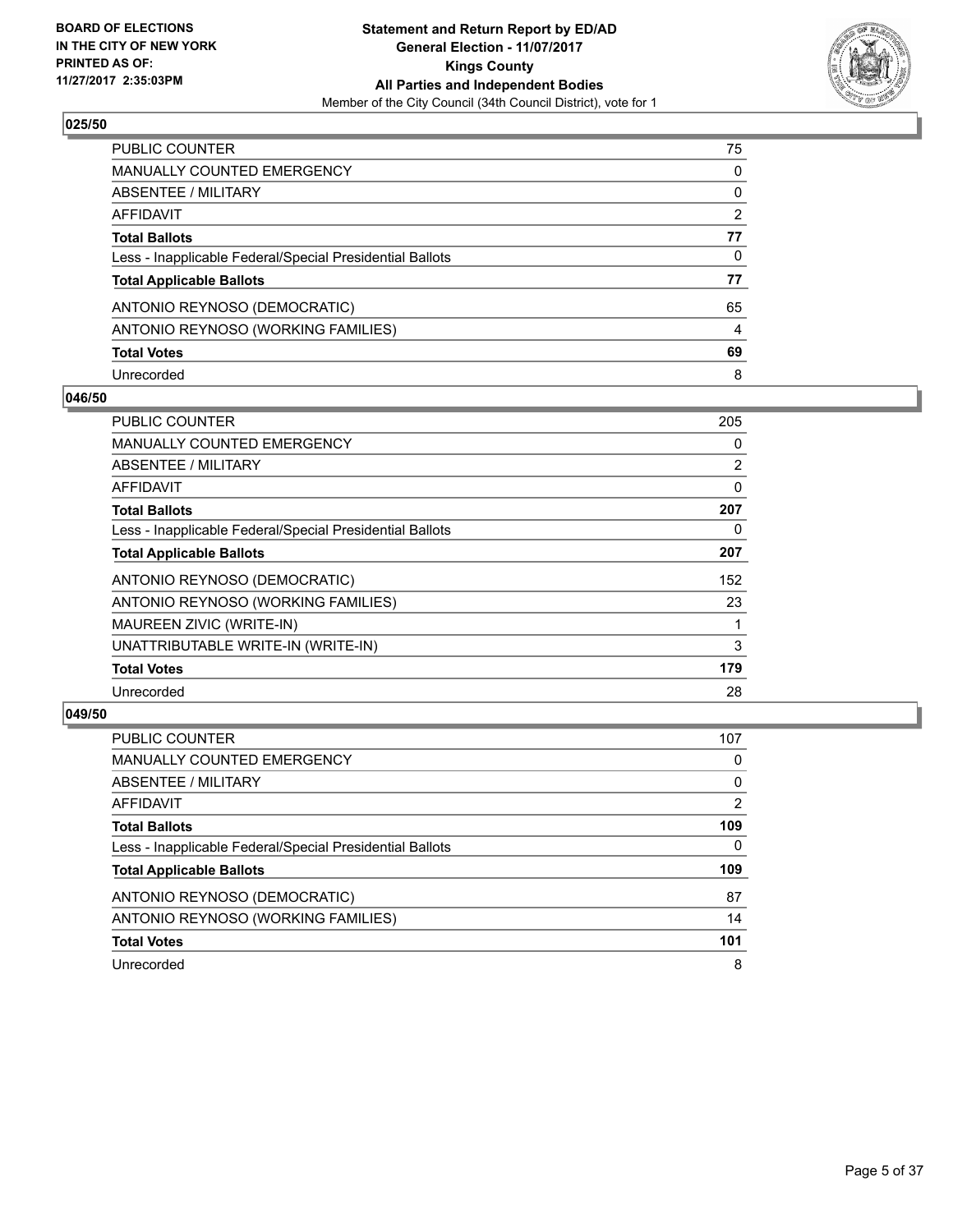

| <b>PUBLIC COUNTER</b>                                    | 167 |
|----------------------------------------------------------|-----|
| <b>MANUALLY COUNTED EMERGENCY</b>                        | 0   |
| ABSENTEE / MILITARY                                      | 3   |
| <b>AFFIDAVIT</b>                                         | 11  |
| <b>Total Ballots</b>                                     | 181 |
| Less - Inapplicable Federal/Special Presidential Ballots | 0   |
| <b>Total Applicable Ballots</b>                          | 181 |
| ANTONIO REYNOSO (DEMOCRATIC)                             | 142 |
| ANTONIO REYNOSO (WORKING FAMILIES)                       | 23  |
| JOEL HERZIG (WRITE-IN)                                   |     |
| MEREDITH CHESNEY (WRITE-IN)                              | 1   |
| <b>Total Votes</b>                                       | 167 |
| Unrecorded                                               | 14  |

# **051/50**

| <b>PUBLIC COUNTER</b>                                    | 142 |
|----------------------------------------------------------|-----|
| <b>MANUALLY COUNTED EMERGENCY</b>                        | 0   |
| ABSENTEE / MILITARY                                      |     |
| AFFIDAVIT                                                |     |
| <b>Total Ballots</b>                                     | 144 |
| Less - Inapplicable Federal/Special Presidential Ballots | 0   |
| <b>Total Applicable Ballots</b>                          | 144 |
| ANTONIO REYNOSO (DEMOCRATIC)                             | 121 |
| ANTONIO REYNOSO (WORKING FAMILIES)                       | 16  |
| <b>JOHN NOLL (WRITE-IN)</b>                              |     |
| <b>Total Votes</b>                                       | 138 |
| Unrecorded                                               | 6   |

| PUBLIC COUNTER                                           | 172 |
|----------------------------------------------------------|-----|
| <b>MANUALLY COUNTED EMERGENCY</b>                        | 0   |
| ABSENTEE / MILITARY                                      |     |
| AFFIDAVIT                                                | 0   |
| <b>Total Ballots</b>                                     | 173 |
| Less - Inapplicable Federal/Special Presidential Ballots | 0   |
| <b>Total Applicable Ballots</b>                          | 173 |
| ANTONIO REYNOSO (DEMOCRATIC)                             | 138 |
| ANTONIO REYNOSO (WORKING FAMILIES)                       | 15  |
| DONALD TRUMP (WRITE-IN)                                  |     |
| <b>Total Votes</b>                                       | 154 |
| Unrecorded                                               | 19  |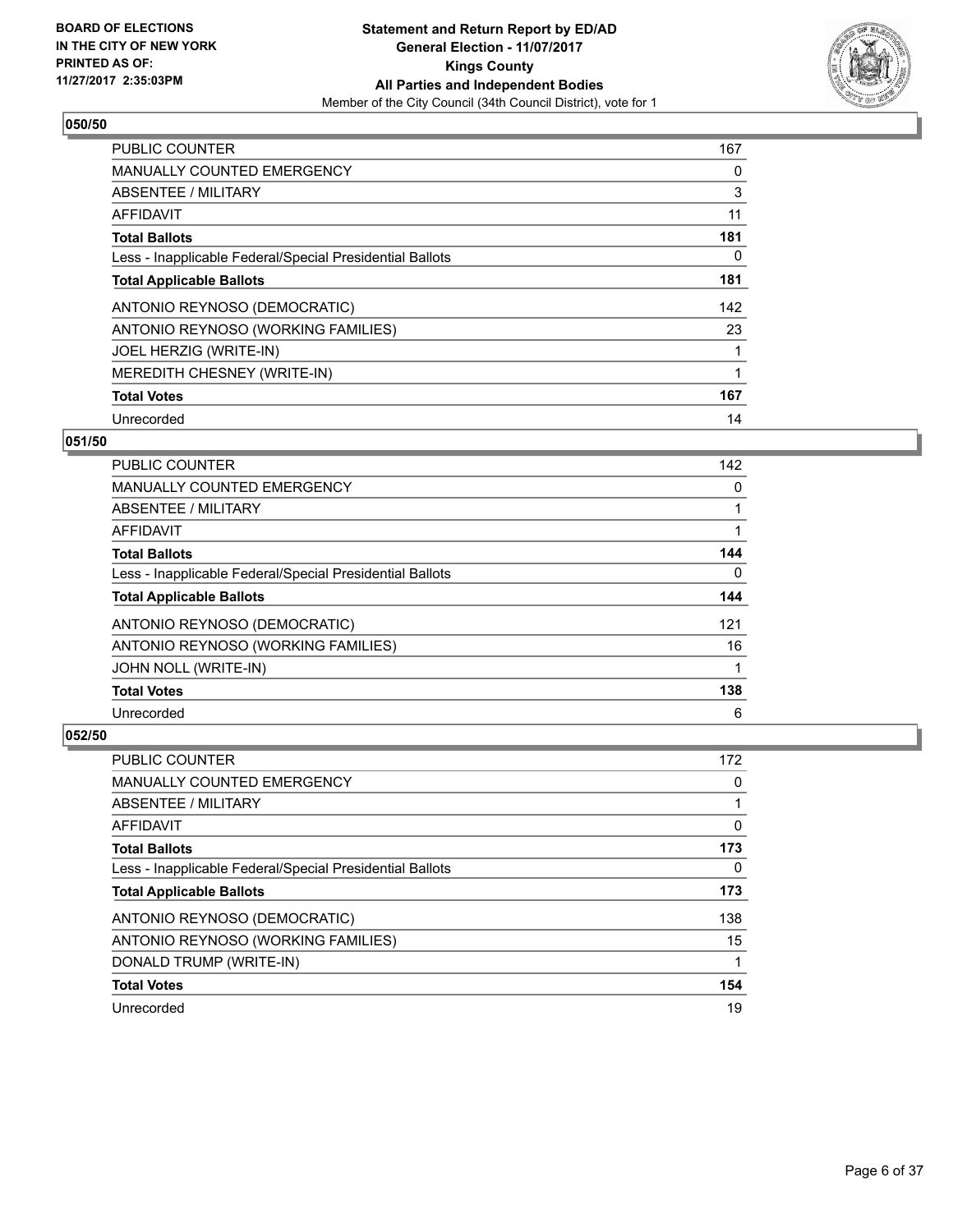

| <b>PUBLIC COUNTER</b>                                    | 122 |
|----------------------------------------------------------|-----|
| <b>MANUALLY COUNTED EMERGENCY</b>                        | 0   |
| ABSENTEE / MILITARY                                      | 0   |
| <b>AFFIDAVIT</b>                                         | 6   |
| <b>Total Ballots</b>                                     | 128 |
| Less - Inapplicable Federal/Special Presidential Ballots | 0   |
| <b>Total Applicable Ballots</b>                          | 128 |
| ANTONIO REYNOSO (DEMOCRATIC)                             | 99  |
| ANTONIO REYNOSO (WORKING FAMILIES)                       | 10  |
| TOMMY TORRES (WRITE-IN)                                  |     |
| UNATTRIBUTABLE WRITE-IN (WRITE-IN)                       | 1   |
| <b>Total Votes</b>                                       | 111 |
| Unrecorded                                               | 17  |

## **054/50**

| PUBLIC COUNTER                                           | 79             |
|----------------------------------------------------------|----------------|
| MANUALLY COUNTED EMERGENCY                               | 0              |
| ABSENTEE / MILITARY                                      |                |
| AFFIDAVIT                                                | $\overline{2}$ |
| <b>Total Ballots</b>                                     | 82             |
| Less - Inapplicable Federal/Special Presidential Ballots | 0              |
| <b>Total Applicable Ballots</b>                          | 82             |
| ANTONIO REYNOSO (DEMOCRATIC)                             | 67             |
| ANTONIO REYNOSO (WORKING FAMILIES)                       | 3              |
| CARL HUNTZINGER (WRITE-IN)                               |                |
| UNATTRIBUTABLE WRITE-IN (WRITE-IN)                       |                |
| <b>Total Votes</b>                                       | 72             |
| Unrecorded                                               | 10             |

| <b>PUBLIC COUNTER</b>                                    | 26 |
|----------------------------------------------------------|----|
| MANUALLY COUNTED EMERGENCY                               | 0  |
| ABSENTEE / MILITARY                                      | 0  |
| AFFIDAVIT                                                | 5  |
| <b>Total Ballots</b>                                     | 31 |
| Less - Inapplicable Federal/Special Presidential Ballots | 0  |
| <b>Total Applicable Ballots</b>                          | 31 |
| ANTONIO REYNOSO (DEMOCRATIC)                             | 24 |
| ANTONIO REYNOSO (WORKING FAMILIES)                       | 4  |
| <b>Total Votes</b>                                       | 28 |
| Unrecorded                                               | 3  |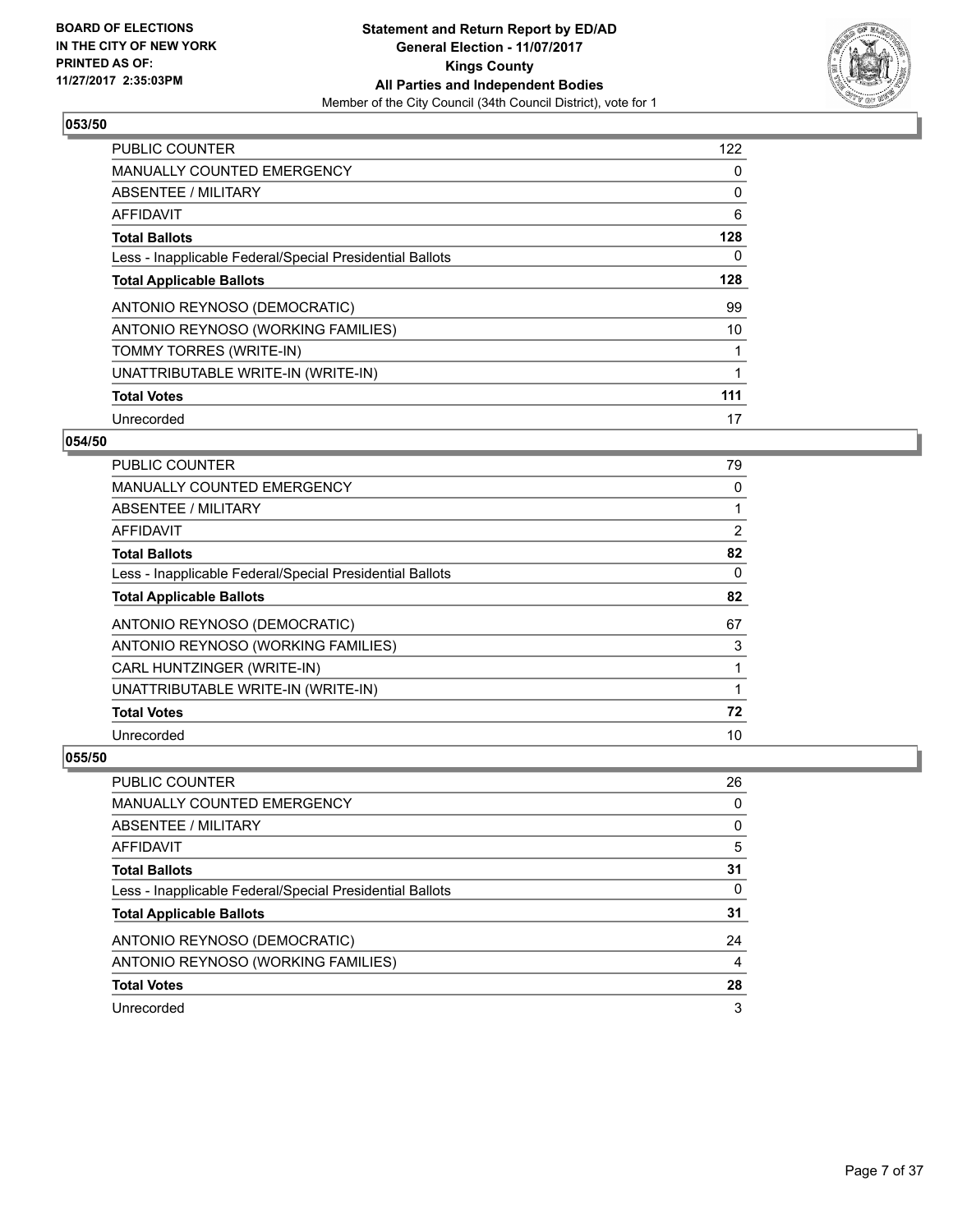

| <b>PUBLIC COUNTER</b>                                    | 58 |
|----------------------------------------------------------|----|
| MANUALLY COUNTED EMERGENCY                               | 0  |
| ABSENTEE / MILITARY                                      | 0  |
| AFFIDAVIT                                                | 0  |
| <b>Total Ballots</b>                                     | 58 |
| Less - Inapplicable Federal/Special Presidential Ballots | 0  |
| <b>Total Applicable Ballots</b>                          | 58 |
| ANTONIO REYNOSO (DEMOCRATIC)                             | 48 |
| ANTONIO REYNOSO (WORKING FAMILIES)                       | 6  |
| <b>Total Votes</b>                                       | 54 |
| Unrecorded                                               | 4  |

| <b>PUBLIC COUNTER</b>                                    | 116 |
|----------------------------------------------------------|-----|
| <b>MANUALLY COUNTED EMERGENCY</b>                        | 0   |
| ABSENTEE / MILITARY                                      | 2   |
| <b>AFFIDAVIT</b>                                         |     |
| <b>Total Ballots</b>                                     | 119 |
| Less - Inapplicable Federal/Special Presidential Ballots | 0   |
| <b>Total Applicable Ballots</b>                          | 119 |
| ANTONIO REYNOSO (DEMOCRATIC)                             | 93  |
| ANTONIO REYNOSO (WORKING FAMILIES)                       | 16  |
| STEPHEN T. LEVIN (WRITE-IN)                              |     |
| UNATTRIBUTABLE WRITE-IN (WRITE-IN)                       |     |
| <b>Total Votes</b>                                       | 111 |
| Unrecorded                                               | 8   |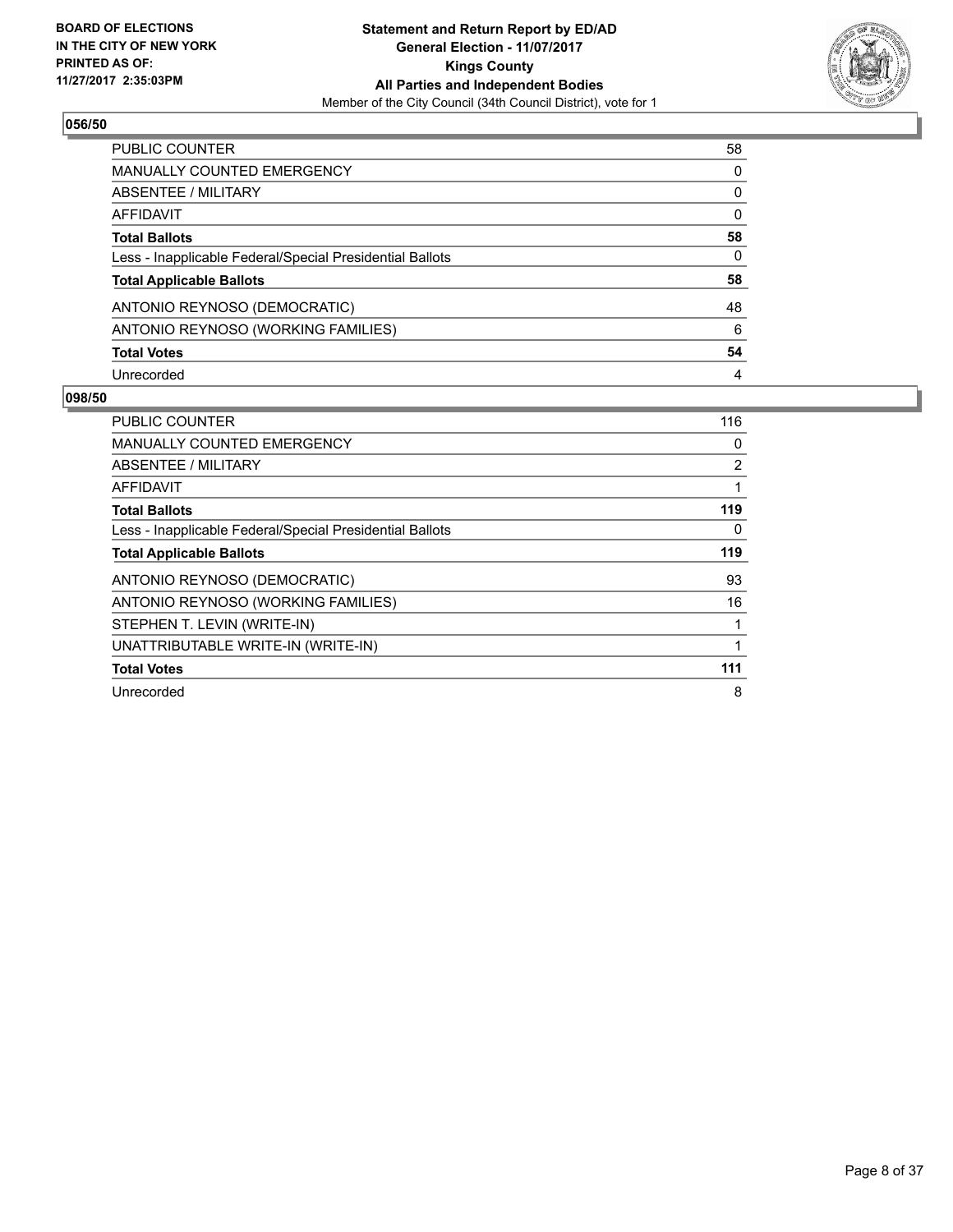

| <b>PUBLIC COUNTER</b>                                    | 120 |
|----------------------------------------------------------|-----|
| <b>MANUALLY COUNTED EMERGENCY</b>                        | 0   |
| ABSENTEE / MILITARY                                      | 0   |
| AFFIDAVIT                                                | 4   |
| <b>Total Ballots</b>                                     | 124 |
| Less - Inapplicable Federal/Special Presidential Ballots | 0   |
| <b>Total Applicable Ballots</b>                          | 124 |
| ANTONIO REYNOSO (DEMOCRATIC)                             | 87  |
| ANTONIO REYNOSO (WORKING FAMILIES)                       | 19  |
| CHRIS PRATT (WRITE-IN)                                   |     |
| <b>Total Votes</b>                                       | 107 |
|                                                          |     |

#### **002/53**

| PUBLIC COUNTER                                           | 86 |
|----------------------------------------------------------|----|
| <b>MANUALLY COUNTED EMERGENCY</b>                        | 0  |
| ABSENTEE / MILITARY                                      | 0  |
| AFFIDAVIT                                                |    |
| <b>Total Ballots</b>                                     | 87 |
| Less - Inapplicable Federal/Special Presidential Ballots | 0  |
| <b>Total Applicable Ballots</b>                          | 87 |
| ANTONIO REYNOSO (DEMOCRATIC)                             | 68 |
| ANTONIO REYNOSO (WORKING FAMILIES)                       | 9  |
| <b>Total Votes</b>                                       | 77 |
| Unrecorded                                               | 10 |

| <b>PUBLIC COUNTER</b>                                    | 180            |
|----------------------------------------------------------|----------------|
| MANUALLY COUNTED EMERGENCY                               | 0              |
| ABSENTEE / MILITARY                                      |                |
| <b>AFFIDAVIT</b>                                         | 3              |
| <b>Total Ballots</b>                                     | 184            |
| Less - Inapplicable Federal/Special Presidential Ballots | 0              |
| <b>Total Applicable Ballots</b>                          | 184            |
| ANTONIO REYNOSO (DEMOCRATIC)                             | 158            |
| ANTONIO REYNOSO (WORKING FAMILIES)                       | 13             |
| DARREN E COX (WRITE-IN)                                  |                |
| VICTORIA LOPEZ (WRITE-IN)                                | $\overline{2}$ |
| <b>Total Votes</b>                                       | 174            |
| Unrecorded                                               | 10             |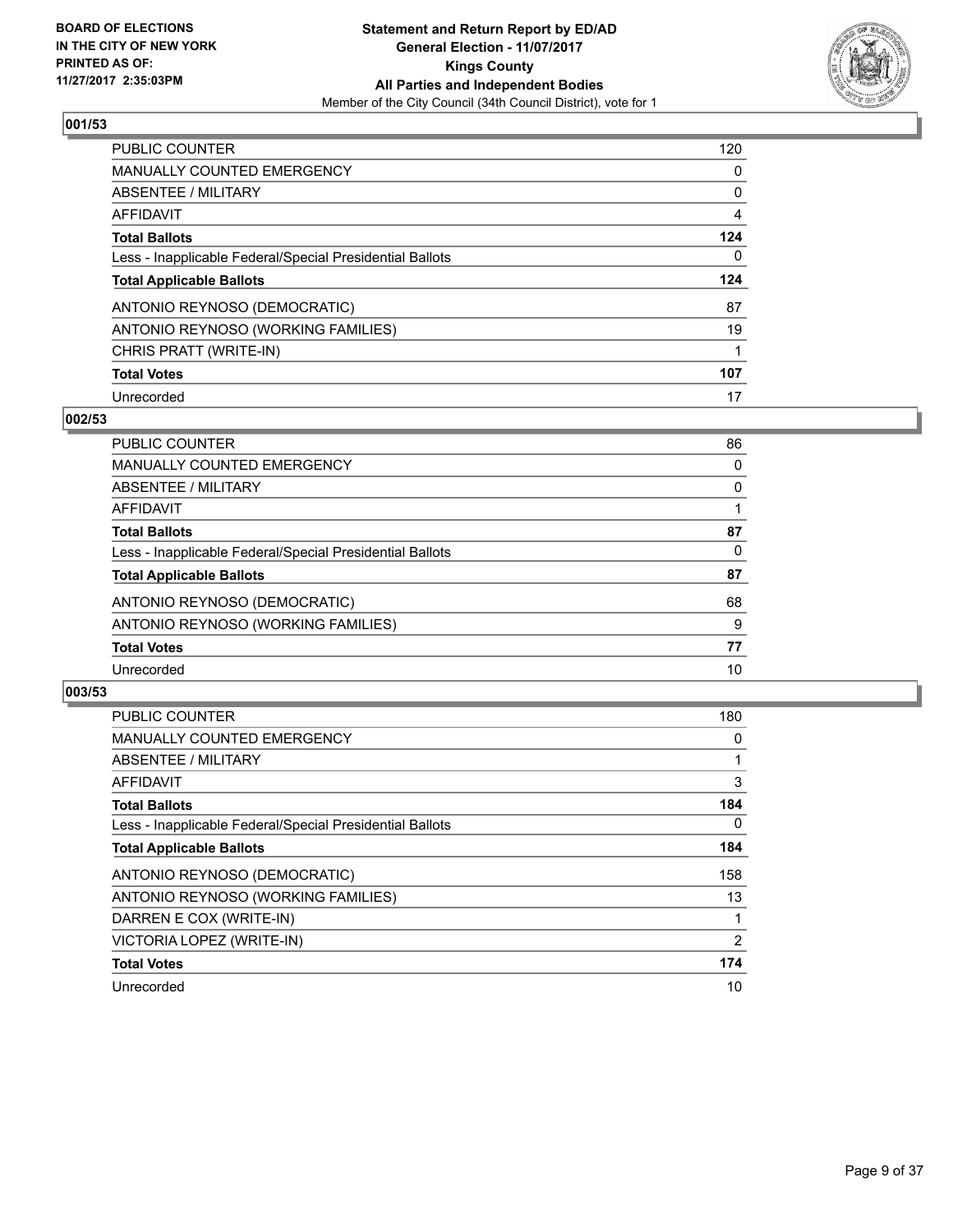

| <b>PUBLIC COUNTER</b>                                    | 149 |
|----------------------------------------------------------|-----|
| <b>MANUALLY COUNTED EMERGENCY</b>                        | 0   |
| ABSENTEE / MILITARY                                      |     |
| AFFIDAVIT                                                |     |
| <b>Total Ballots</b>                                     | 151 |
| Less - Inapplicable Federal/Special Presidential Ballots | 0   |
| <b>Total Applicable Ballots</b>                          | 151 |
| ANTONIO REYNOSO (DEMOCRATIC)                             | 110 |
| ANTONIO REYNOSO (WORKING FAMILIES)                       | 23  |
| <b>Total Votes</b>                                       | 133 |
| Unrecorded                                               | 18  |

#### **005/53**

| <b>PUBLIC COUNTER</b>                                    | 156 |
|----------------------------------------------------------|-----|
| <b>MANUALLY COUNTED EMERGENCY</b>                        | 0   |
| ABSENTEE / MILITARY                                      |     |
| AFFIDAVIT                                                |     |
| <b>Total Ballots</b>                                     | 158 |
| Less - Inapplicable Federal/Special Presidential Ballots | 0   |
| <b>Total Applicable Ballots</b>                          | 158 |
| ANTONIO REYNOSO (DEMOCRATIC)                             | 129 |
| ANTONIO REYNOSO (WORKING FAMILIES)                       | 17  |
| <b>Total Votes</b>                                       | 146 |
| Unrecorded                                               | 12  |

| <b>PUBLIC COUNTER</b>                                    | 39 |
|----------------------------------------------------------|----|
| <b>MANUALLY COUNTED EMERGENCY</b>                        | 0  |
| ABSENTEE / MILITARY                                      | 0  |
| AFFIDAVIT                                                |    |
| <b>Total Ballots</b>                                     | 40 |
| Less - Inapplicable Federal/Special Presidential Ballots | 0  |
| <b>Total Applicable Ballots</b>                          | 40 |
| ANTONIO REYNOSO (DEMOCRATIC)                             | 29 |
| ANTONIO REYNOSO (WORKING FAMILIES)                       | 9  |
| STEPHEN T. LEVIN (WRITE-IN)                              |    |
|                                                          |    |
| <b>Total Votes</b>                                       | 39 |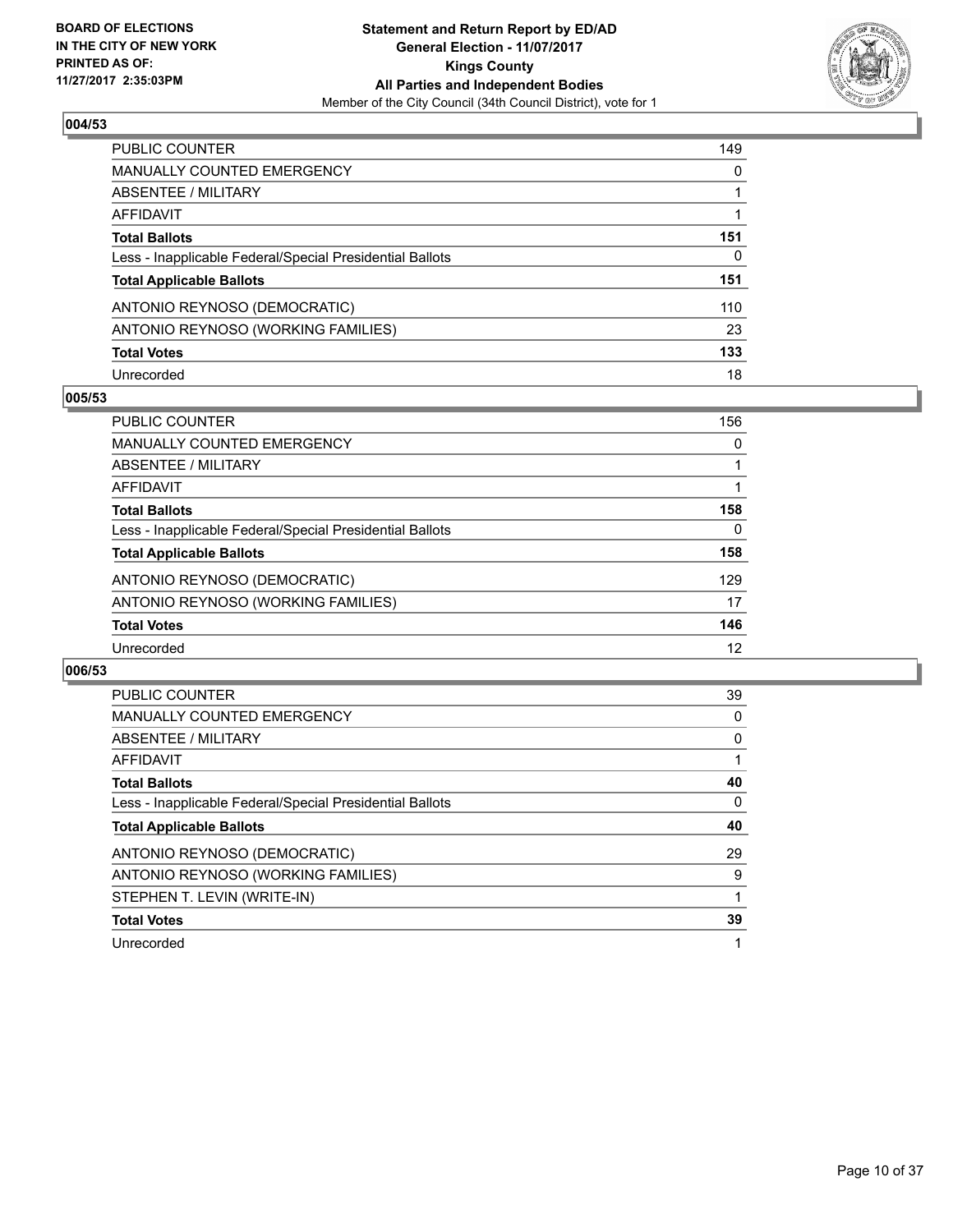

| PUBLIC COUNTER                                           | 153 |
|----------------------------------------------------------|-----|
| <b>MANUALLY COUNTED EMERGENCY</b>                        | 0   |
| ABSENTEE / MILITARY                                      | 2   |
| AFFIDAVIT                                                | 3   |
| <b>Total Ballots</b>                                     | 158 |
| Less - Inapplicable Federal/Special Presidential Ballots | 0   |
| <b>Total Applicable Ballots</b>                          | 158 |
| ANTONIO REYNOSO (DEMOCRATIC)                             | 128 |
| ANTONIO REYNOSO (WORKING FAMILIES)                       | 15  |
| <b>Total Votes</b>                                       | 143 |
| Unrecorded                                               | 15  |

#### **008/53**

| <b>PUBLIC COUNTER</b>                                    | 139 |
|----------------------------------------------------------|-----|
| <b>MANUALLY COUNTED EMERGENCY</b>                        | 0   |
| ABSENTEE / MILITARY                                      | 0   |
| AFFIDAVIT                                                |     |
| <b>Total Ballots</b>                                     | 140 |
| Less - Inapplicable Federal/Special Presidential Ballots | 0   |
| <b>Total Applicable Ballots</b>                          | 140 |
| ANTONIO REYNOSO (DEMOCRATIC)                             | 109 |
| ANTONIO REYNOSO (WORKING FAMILIES)                       | 22  |
| UNATTRIBUTABLE WRITE-IN (WRITE-IN)                       |     |
| <b>Total Votes</b>                                       | 132 |
| Unrecorded                                               | 8   |

| <b>PUBLIC COUNTER</b>                                    | 175 |
|----------------------------------------------------------|-----|
| MANUALLY COUNTED EMERGENCY                               | 0   |
| ABSENTEE / MILITARY                                      | 2   |
| AFFIDAVIT                                                | 2   |
| <b>Total Ballots</b>                                     | 179 |
| Less - Inapplicable Federal/Special Presidential Ballots | 0   |
| <b>Total Applicable Ballots</b>                          | 179 |
| ANTONIO REYNOSO (DEMOCRATIC)                             | 135 |
| ANTONIO REYNOSO (WORKING FAMILIES)                       | 24  |
| <b>Total Votes</b>                                       | 159 |
| Unrecorded                                               | 20  |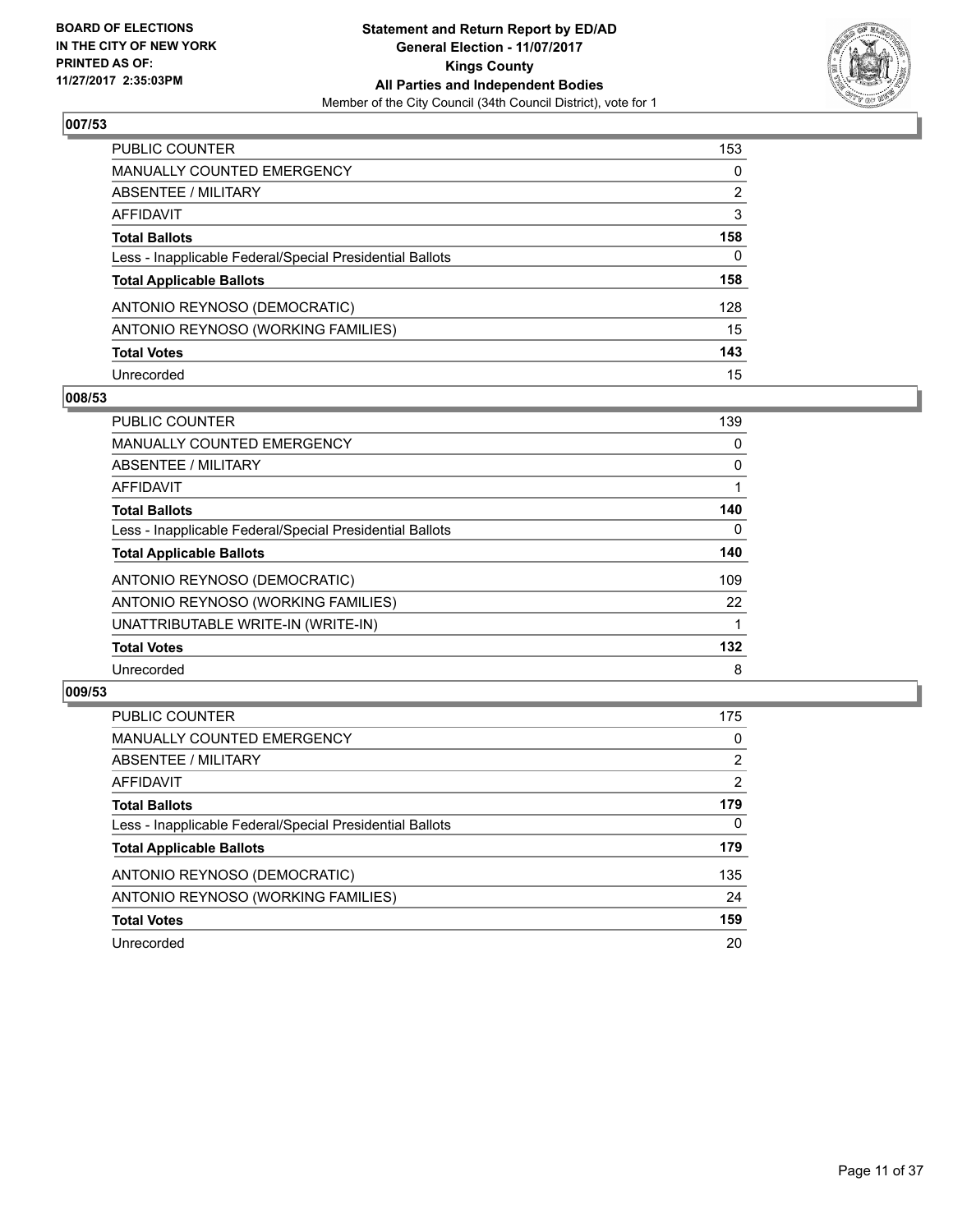

| <b>PUBLIC COUNTER</b>                                    | 160 |
|----------------------------------------------------------|-----|
| <b>MANUALLY COUNTED EMERGENCY</b>                        | 0   |
| ABSENTEE / MILITARY                                      | 0   |
| AFFIDAVIT                                                | 0   |
| <b>Total Ballots</b>                                     | 160 |
| Less - Inapplicable Federal/Special Presidential Ballots | 0   |
| <b>Total Applicable Ballots</b>                          | 160 |
| ANTONIO REYNOSO (DEMOCRATIC)                             | 127 |
| ANTONIO REYNOSO (WORKING FAMILIES)                       | 6   |
| UNATTRIBUTABLE WRITE-IN (WRITE-IN)                       |     |
| <b>Total Votes</b>                                       | 134 |
| Unrecorded                                               | 26  |

### **011/53**

| <b>PUBLIC COUNTER</b>                                    | 122 |
|----------------------------------------------------------|-----|
| <b>MANUALLY COUNTED EMERGENCY</b>                        | 0   |
| ABSENTEE / MILITARY                                      |     |
| <b>AFFIDAVIT</b>                                         |     |
| <b>Total Ballots</b>                                     | 124 |
| Less - Inapplicable Federal/Special Presidential Ballots | 0   |
| <b>Total Applicable Ballots</b>                          | 124 |
| ANTONIO REYNOSO (DEMOCRATIC)                             | 101 |
| ANTONIO REYNOSO (WORKING FAMILIES)                       | 12  |
| <b>Total Votes</b>                                       | 113 |
| Unrecorded                                               | 11  |

| <b>PUBLIC COUNTER</b>                                    | 131            |
|----------------------------------------------------------|----------------|
| <b>MANUALLY COUNTED EMERGENCY</b>                        | 0              |
| ABSENTEE / MILITARY                                      | $\overline{2}$ |
| AFFIDAVIT                                                | $\overline{2}$ |
| <b>Total Ballots</b>                                     | 135            |
| Less - Inapplicable Federal/Special Presidential Ballots | $\Omega$       |
| <b>Total Applicable Ballots</b>                          | 135            |
| ANTONIO REYNOSO (DEMOCRATIC)                             | 104            |
| ANTONIO REYNOSO (WORKING FAMILIES)                       | 22             |
| UNATTRIBUTABLE WRITE-IN (WRITE-IN)                       | 2              |
| <b>Total Votes</b>                                       | 128            |
| Unrecorded                                               | 7              |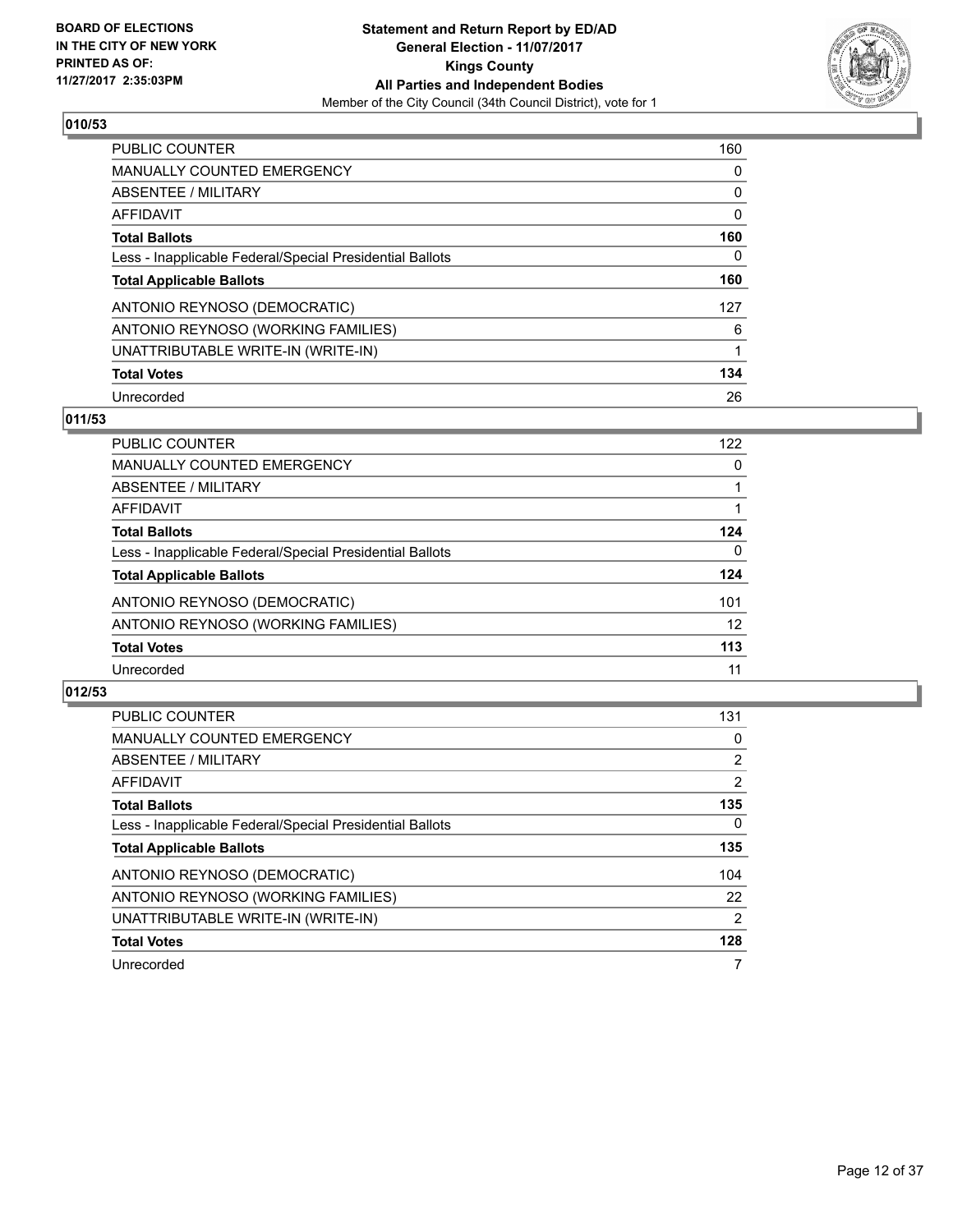

| <b>PUBLIC COUNTER</b>                                    | 158          |
|----------------------------------------------------------|--------------|
| <b>MANUALLY COUNTED EMERGENCY</b>                        |              |
| ABSENTEE / MILITARY                                      | 0            |
| <b>AFFIDAVIT</b>                                         |              |
| <b>Total Ballots</b>                                     | 160          |
| Less - Inapplicable Federal/Special Presidential Ballots | $\mathbf{0}$ |
| <b>Total Applicable Ballots</b>                          | 160          |
| ANTONIO REYNOSO (DEMOCRATIC)                             | 124          |
| ANTONIO REYNOSO (WORKING FAMILIES)                       | 19           |
| <b>Total Votes</b>                                       | 143          |
| Unrecorded                                               | 17           |

## **014/53**

| <b>PUBLIC COUNTER</b>                                    |   |
|----------------------------------------------------------|---|
| MANUALLY COUNTED EMERGENCY                               | 0 |
| ABSENTEE / MILITARY                                      | 0 |
| AFFIDAVIT                                                | 0 |
| <b>Total Ballots</b>                                     |   |
| Less - Inapplicable Federal/Special Presidential Ballots | 0 |
| <b>Total Applicable Ballots</b>                          |   |
| ANTONIO REYNOSO (DEMOCRATIC)                             | 0 |
| ANTONIO REYNOSO (WORKING FAMILIES)                       | 0 |
| TOMMY TORRES (WRITE-IN)                                  |   |
| <b>Total Votes</b>                                       |   |

| <b>PUBLIC COUNTER</b>                                    | 115            |
|----------------------------------------------------------|----------------|
|                                                          |                |
| <b>MANUALLY COUNTED EMERGENCY</b>                        | 0              |
| ABSENTEE / MILITARY                                      | 2              |
| AFFIDAVIT                                                |                |
| <b>Total Ballots</b>                                     | 118            |
| Less - Inapplicable Federal/Special Presidential Ballots | 0              |
| <b>Total Applicable Ballots</b>                          | 118            |
| ANTONIO REYNOSO (DEMOCRATIC)                             | 93             |
| ANTONIO REYNOSO (WORKING FAMILIES)                       | 4              |
| UNATTRIBUTABLE WRITE-IN (WRITE-IN)                       | $\overline{2}$ |
| <b>Total Votes</b>                                       | 99             |
| Unrecorded                                               | 19             |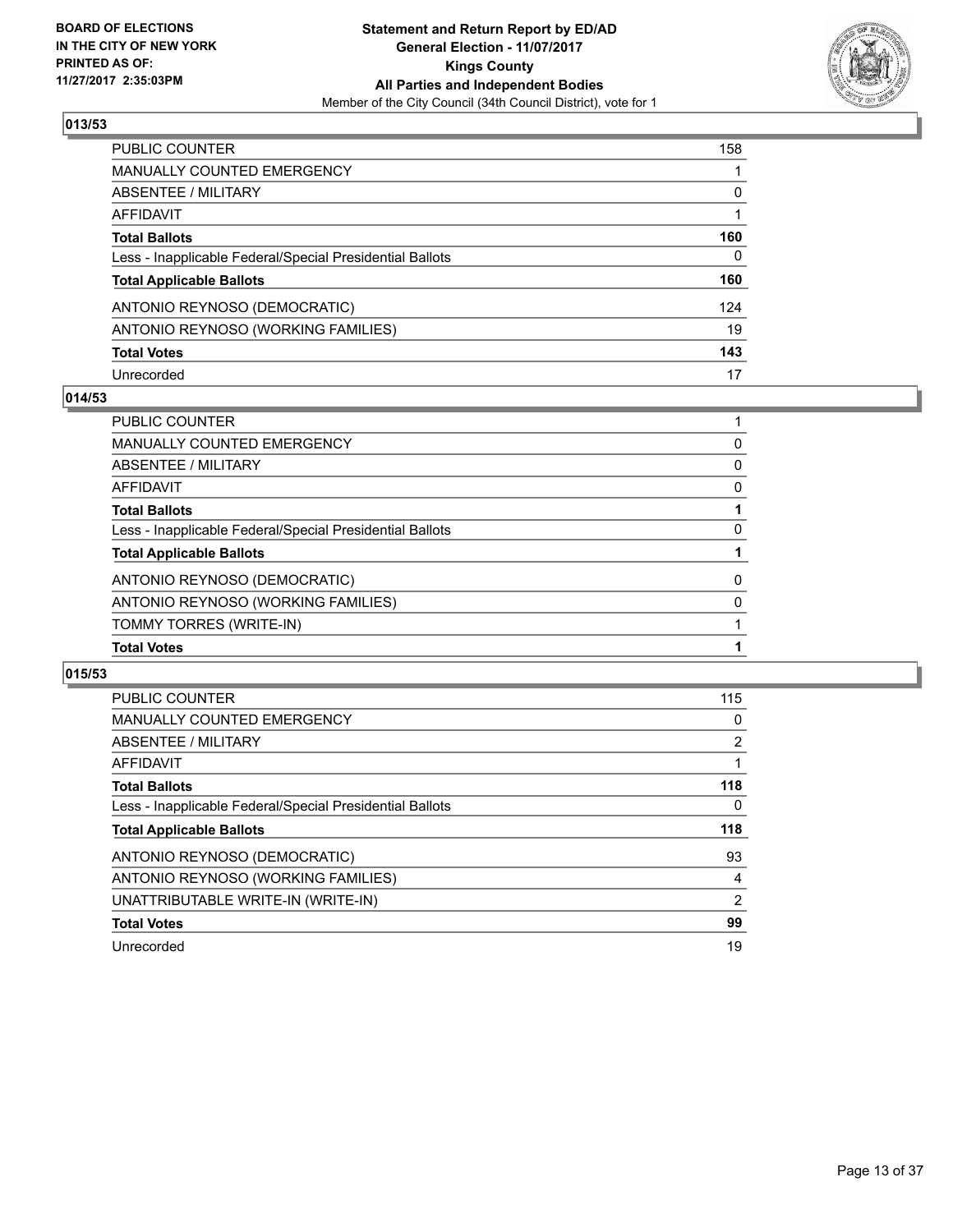

| PUBLIC COUNTER                                           | 181      |
|----------------------------------------------------------|----------|
| MANUALLY COUNTED EMERGENCY                               | $\Omega$ |
| <b>ABSENTEE / MILITARY</b>                               | 2        |
| AFFIDAVIT                                                | 5        |
| <b>Total Ballots</b>                                     | 188      |
| Less - Inapplicable Federal/Special Presidential Ballots | 0        |
| <b>Total Applicable Ballots</b>                          | 188      |
| ANTONIO REYNOSO (DEMOCRATIC)                             | 142      |
| ANTONIO REYNOSO (WORKING FAMILIES)                       | 36       |
| <b>Total Votes</b>                                       | 178      |
| Unrecorded                                               | 10       |

## **017/53**

| <b>PUBLIC COUNTER</b>                                    | 160            |
|----------------------------------------------------------|----------------|
| <b>MANUALLY COUNTED EMERGENCY</b>                        | 0              |
| ABSENTEE / MILITARY                                      | $\overline{2}$ |
| <b>AFFIDAVIT</b>                                         | 4              |
| <b>Total Ballots</b>                                     | 166            |
| Less - Inapplicable Federal/Special Presidential Ballots | 0              |
| <b>Total Applicable Ballots</b>                          | 166            |
| ANTONIO REYNOSO (DEMOCRATIC)                             | 134            |
| ANTONIO REYNOSO (WORKING FAMILIES)                       | 19             |
| TOMMY TORRES (WRITE-IN)                                  |                |
| <b>Total Votes</b>                                       | 154            |
| Unrecorded                                               | 12             |

| <b>PUBLIC COUNTER</b>                                    | 206 |
|----------------------------------------------------------|-----|
| <b>MANUALLY COUNTED EMERGENCY</b>                        | 0   |
| ABSENTEE / MILITARY                                      | 3   |
| AFFIDAVIT                                                | 4   |
| <b>Total Ballots</b>                                     | 213 |
| Less - Inapplicable Federal/Special Presidential Ballots | 0   |
| <b>Total Applicable Ballots</b>                          | 213 |
| ANTONIO REYNOSO (DEMOCRATIC)                             | 160 |
|                                                          |     |
| ANTONIO REYNOSO (WORKING FAMILIES)                       | 33  |
| TOMMY TORRES (WRITE-IN)                                  |     |
| UNATTRIBUTABLE WRITE-IN (WRITE-IN)                       |     |
| VICTOR CLAVIE (WRITE-IN)                                 |     |
| <b>Total Votes</b>                                       | 196 |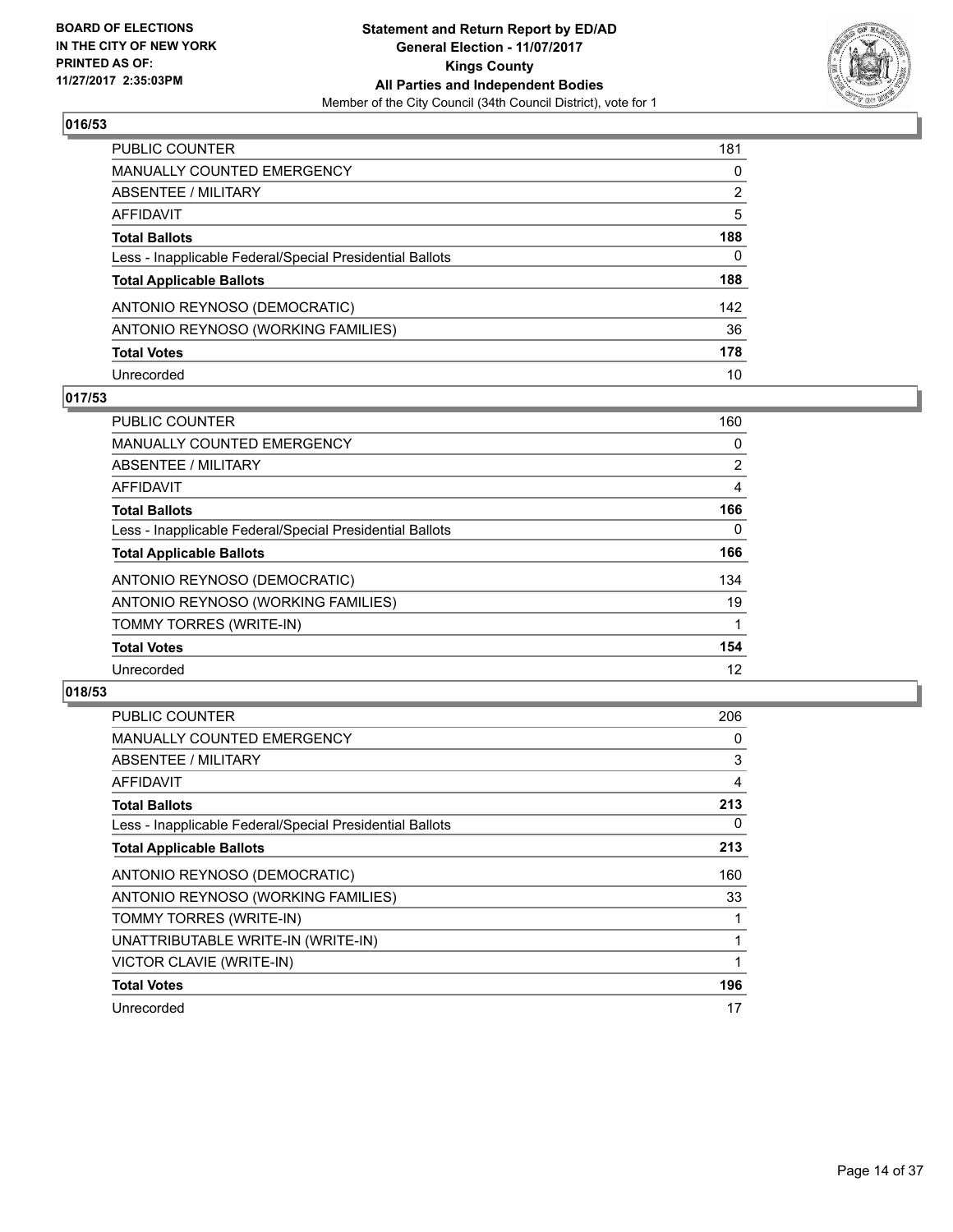

| <b>PUBLIC COUNTER</b>                                    | 212 |
|----------------------------------------------------------|-----|
| <b>MANUALLY COUNTED EMERGENCY</b>                        | 7   |
| <b>ABSENTEE / MILITARY</b>                               | 2   |
| AFFIDAVIT                                                | 5   |
| <b>Total Ballots</b>                                     | 226 |
| Less - Inapplicable Federal/Special Presidential Ballots | 0   |
| <b>Total Applicable Ballots</b>                          | 226 |
| ANTONIO REYNOSO (DEMOCRATIC)                             | 171 |
| ANTONIO REYNOSO (WORKING FAMILIES)                       | 30  |
| <b>BONNIE ANN (WRITE-IN)</b>                             |     |
| TOMMY TORRES (WRITE-IN)                                  |     |
| VICTORIA CAMBRANES (WRITE-IN)                            |     |
| <b>Total Votes</b>                                       | 204 |
| Unrecorded                                               | 22  |

# **020/53**

| <b>PUBLIC COUNTER</b>                                    | 261 |
|----------------------------------------------------------|-----|
| MANUALLY COUNTED EMERGENCY                               | 2   |
| ABSENTEE / MILITARY                                      | 3   |
| AFFIDAVIT                                                | 2   |
| <b>Total Ballots</b>                                     | 268 |
| Less - Inapplicable Federal/Special Presidential Ballots | 0   |
| <b>Total Applicable Ballots</b>                          | 268 |
| ANTONIO REYNOSO (DEMOCRATIC)                             | 174 |
| ANTONIO REYNOSO (WORKING FAMILIES)                       | 51  |
| BENJAMIN G. KISSEL (WRITE-IN)                            |     |
| <b>KRISTINA POE (WRITE-IN)</b>                           |     |
| <b>Total Votes</b>                                       | 227 |
| Unrecorded                                               | 41  |

| <b>PUBLIC COUNTER</b>                                    | 229            |
|----------------------------------------------------------|----------------|
| MANUALLY COUNTED EMERGENCY                               | 0              |
| ABSENTEE / MILITARY                                      | $\Omega$       |
| AFFIDAVIT                                                | $\overline{2}$ |
| <b>Total Ballots</b>                                     | 231            |
| Less - Inapplicable Federal/Special Presidential Ballots | 0              |
| <b>Total Applicable Ballots</b>                          | 231            |
| ANTONIO REYNOSO (DEMOCRATIC)                             | 200            |
| ANTONIO REYNOSO (WORKING FAMILIES)                       | 10             |
| <b>Total Votes</b>                                       | 210            |
| Unrecorded                                               | 21             |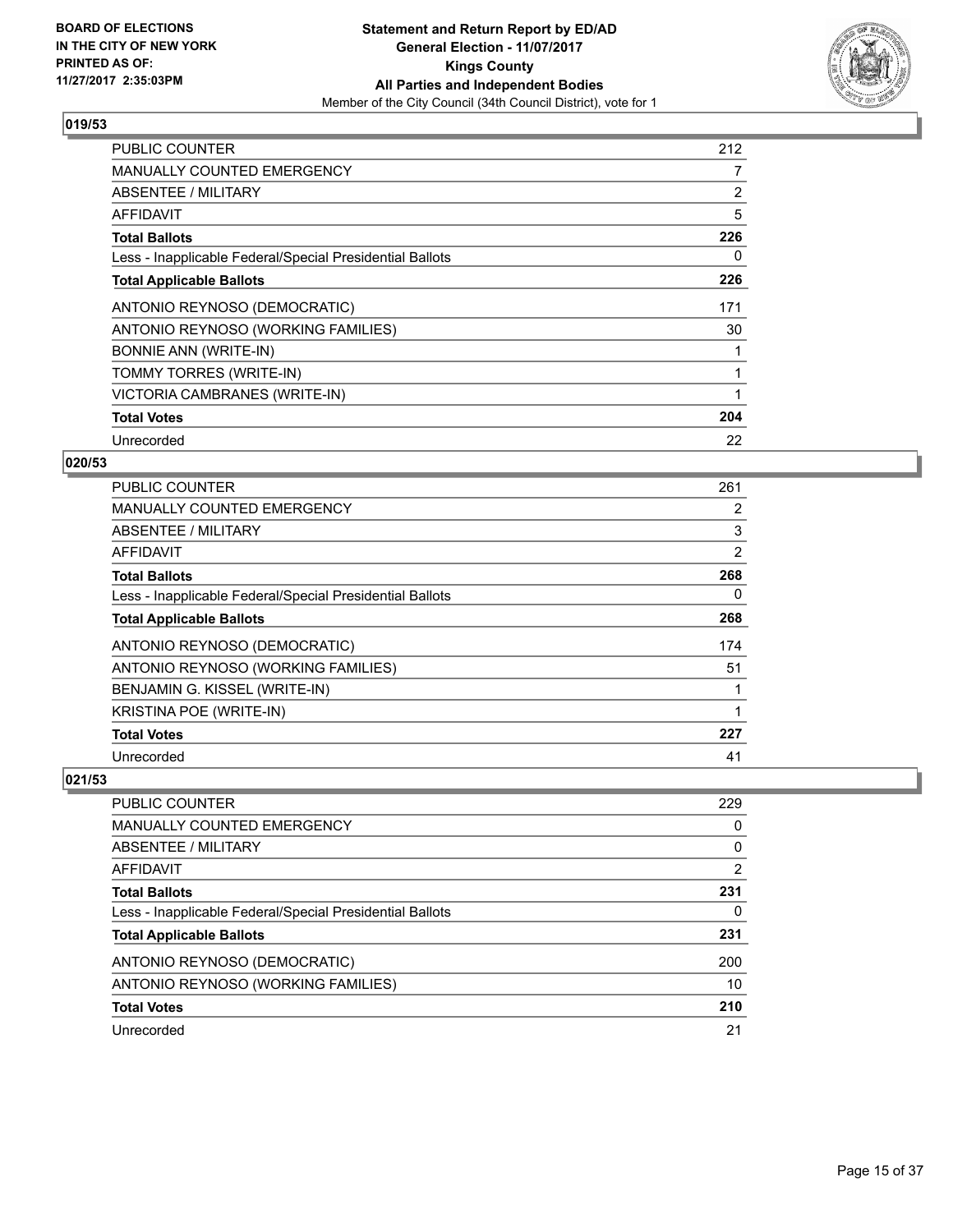

| <b>PUBLIC COUNTER</b>                                    | 234          |
|----------------------------------------------------------|--------------|
| <b>MANUALLY COUNTED EMERGENCY</b>                        | 0            |
| <b>ABSENTEE / MILITARY</b>                               | 0            |
| <b>AFFIDAVIT</b>                                         | 5            |
| <b>Total Ballots</b>                                     | 239          |
| Less - Inapplicable Federal/Special Presidential Ballots | $\mathbf{0}$ |
| <b>Total Applicable Ballots</b>                          | 239          |
| ANTONIO REYNOSO (DEMOCRATIC)                             | 202          |
| ANTONIO REYNOSO (WORKING FAMILIES)                       | 19           |
| <b>Total Votes</b>                                       | 221          |
| Unrecorded                                               | 18           |

#### **023/53**

| <b>PUBLIC COUNTER</b>                                    | 172      |
|----------------------------------------------------------|----------|
| <b>MANUALLY COUNTED EMERGENCY</b>                        | 0        |
| ABSENTEE / MILITARY                                      | 0        |
| AFFIDAVIT                                                |          |
| <b>Total Ballots</b>                                     | 173      |
| Less - Inapplicable Federal/Special Presidential Ballots | $\Omega$ |
| <b>Total Applicable Ballots</b>                          | 173      |
| ANTONIO REYNOSO (DEMOCRATIC)                             | 138      |
| ANTONIO REYNOSO (WORKING FAMILIES)                       | 18       |
| UNATTRIBUTABLE WRITE-IN (WRITE-IN)                       |          |
| <b>Total Votes</b>                                       | 157      |
| Unrecorded                                               | 16       |

| <b>PUBLIC COUNTER</b>                                    | 158 |
|----------------------------------------------------------|-----|
| <b>MANUALLY COUNTED EMERGENCY</b>                        | 0   |
| ABSENTEE / MILITARY                                      | 0   |
| AFFIDAVIT                                                | 0   |
| <b>Total Ballots</b>                                     | 158 |
| Less - Inapplicable Federal/Special Presidential Ballots | 0   |
| <b>Total Applicable Ballots</b>                          | 158 |
| ANTONIO REYNOSO (DEMOCRATIC)                             | 108 |
| ANTONIO REYNOSO (WORKING FAMILIES)                       | 11  |
| ANTONIA ORTIZ (WRITE-IN)                                 |     |
| TOMMY TORRES (WRITE-IN)                                  |     |
| <b>Total Votes</b>                                       | 121 |
| Unrecorded                                               | 37  |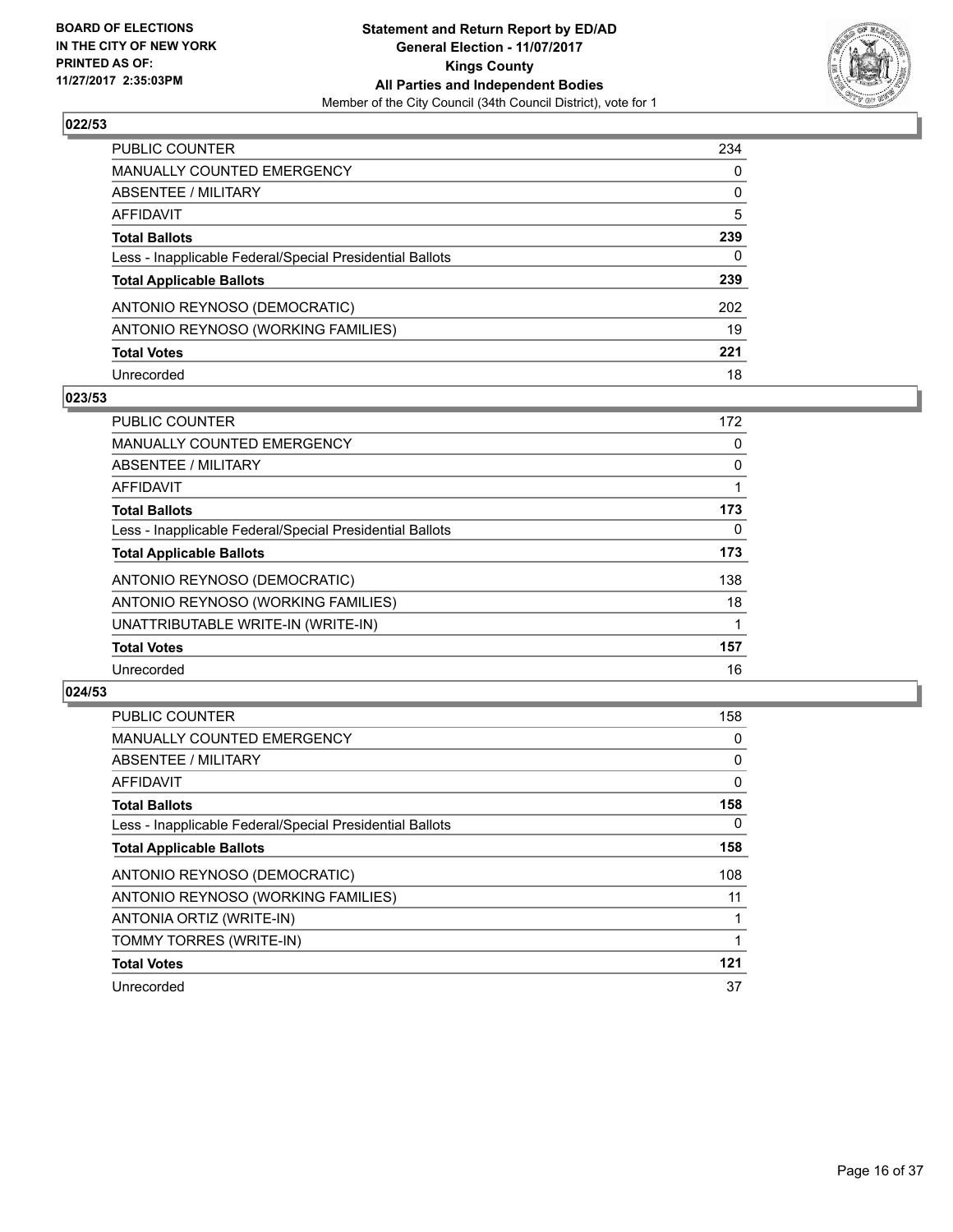

| PUBLIC COUNTER                                           | 285 |
|----------------------------------------------------------|-----|
| <b>MANUALLY COUNTED EMERGENCY</b>                        | 0   |
| <b>ABSENTEE / MILITARY</b>                               | 8   |
| <b>AFFIDAVIT</b>                                         |     |
| <b>Total Ballots</b>                                     | 294 |
| Less - Inapplicable Federal/Special Presidential Ballots | 0   |
| <b>Total Applicable Ballots</b>                          | 294 |
| ANTONIO REYNOSO (DEMOCRATIC)                             | 242 |
| ANTONIO REYNOSO (WORKING FAMILIES)                       | 7   |
| <b>Total Votes</b>                                       | 249 |
| Unrecorded                                               | 45  |

#### **026/53**

| <b>PUBLIC COUNTER</b>                                    | 116 |
|----------------------------------------------------------|-----|
| <b>MANUALLY COUNTED EMERGENCY</b>                        | 0   |
| ABSENTEE / MILITARY                                      | 3   |
| AFFIDAVIT                                                |     |
| <b>Total Ballots</b>                                     | 120 |
| Less - Inapplicable Federal/Special Presidential Ballots | 0   |
| <b>Total Applicable Ballots</b>                          | 120 |
| ANTONIO REYNOSO (DEMOCRATIC)                             | 98  |
| ANTONIO REYNOSO (WORKING FAMILIES)                       | 9   |
| <b>Total Votes</b>                                       | 107 |
| Unrecorded                                               | 13  |

| <b>PUBLIC COUNTER</b>                                    | 217                   |
|----------------------------------------------------------|-----------------------|
| <b>MANUALLY COUNTED EMERGENCY</b>                        | 0                     |
| ABSENTEE / MILITARY                                      | $\mathbf{2}^{\prime}$ |
| AFFIDAVIT                                                | 2                     |
| <b>Total Ballots</b>                                     | 221                   |
| Less - Inapplicable Federal/Special Presidential Ballots | 0                     |
| <b>Total Applicable Ballots</b>                          | 221                   |
| ANTONIO REYNOSO (DEMOCRATIC)                             | 162                   |
| ANTONIO REYNOSO (WORKING FAMILIES)                       | 23                    |
| KIRK CEBALLOS (WRITE-IN)                                 |                       |
| <b>Total Votes</b>                                       | 186                   |
| Unrecorded                                               | 35                    |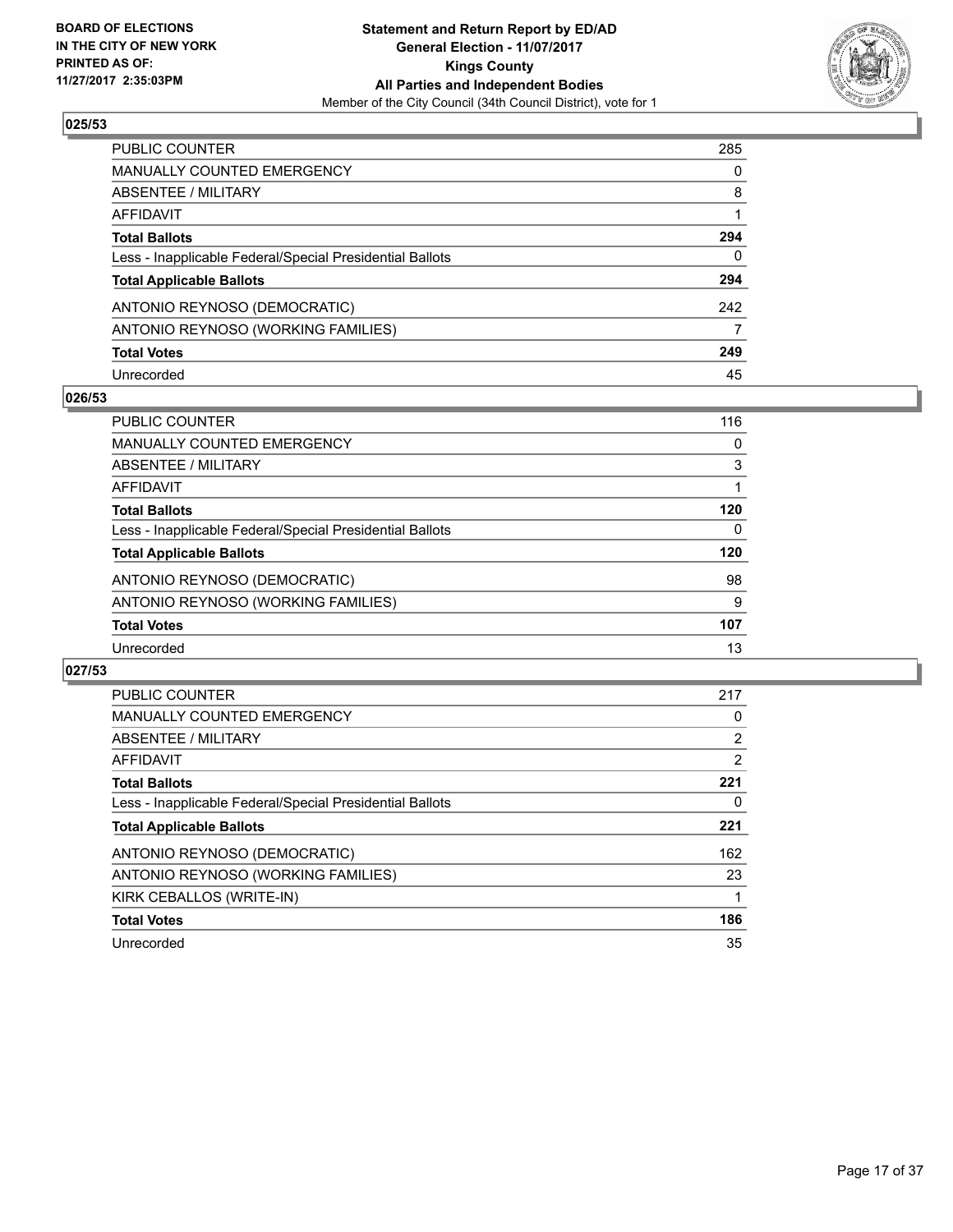

| PUBLIC COUNTER                                           | 183 |
|----------------------------------------------------------|-----|
| <b>MANUALLY COUNTED EMERGENCY</b>                        | 0   |
| <b>ABSENTEE / MILITARY</b>                               | 2   |
| AFFIDAVIT                                                |     |
| <b>Total Ballots</b>                                     | 186 |
| Less - Inapplicable Federal/Special Presidential Ballots | 0   |
| <b>Total Applicable Ballots</b>                          | 186 |
| ANTONIO REYNOSO (DEMOCRATIC)                             | 150 |
| ANTONIO REYNOSO (WORKING FAMILIES)                       | 12  |
| <b>Total Votes</b>                                       | 162 |
| Unrecorded                                               | 24  |

#### **029/53**

| <b>PUBLIC COUNTER</b>                                    | 124            |
|----------------------------------------------------------|----------------|
| <b>MANUALLY COUNTED EMERGENCY</b>                        | 0              |
| ABSENTEE / MILITARY                                      |                |
| AFFIDAVIT                                                | $\overline{2}$ |
| <b>Total Ballots</b>                                     | 127            |
| Less - Inapplicable Federal/Special Presidential Ballots | 0              |
| <b>Total Applicable Ballots</b>                          | 127            |
| ANTONIO REYNOSO (DEMOCRATIC)                             | 104            |
| ANTONIO REYNOSO (WORKING FAMILIES)                       | 11             |
| <b>KEITH POWERS (WRITE-IN)</b>                           | $\overline{2}$ |
| UNATTRIBUTABLE WRITE-IN (WRITE-IN)                       |                |
| <b>Total Votes</b>                                       | 118            |
| Unrecorded                                               | 9              |

| PUBLIC COUNTER                                           | 167            |
|----------------------------------------------------------|----------------|
| MANUALLY COUNTED EMERGENCY                               | 0              |
| ABSENTEE / MILITARY                                      | 0              |
| AFFIDAVIT                                                | $\overline{2}$ |
| <b>Total Ballots</b>                                     | 169            |
| Less - Inapplicable Federal/Special Presidential Ballots | 0              |
| <b>Total Applicable Ballots</b>                          | 169            |
| ANTONIO REYNOSO (DEMOCRATIC)                             | 137            |
| ANTONIO REYNOSO (WORKING FAMILIES)                       | 25             |
| <b>Total Votes</b>                                       | 162            |
| Unrecorded                                               |                |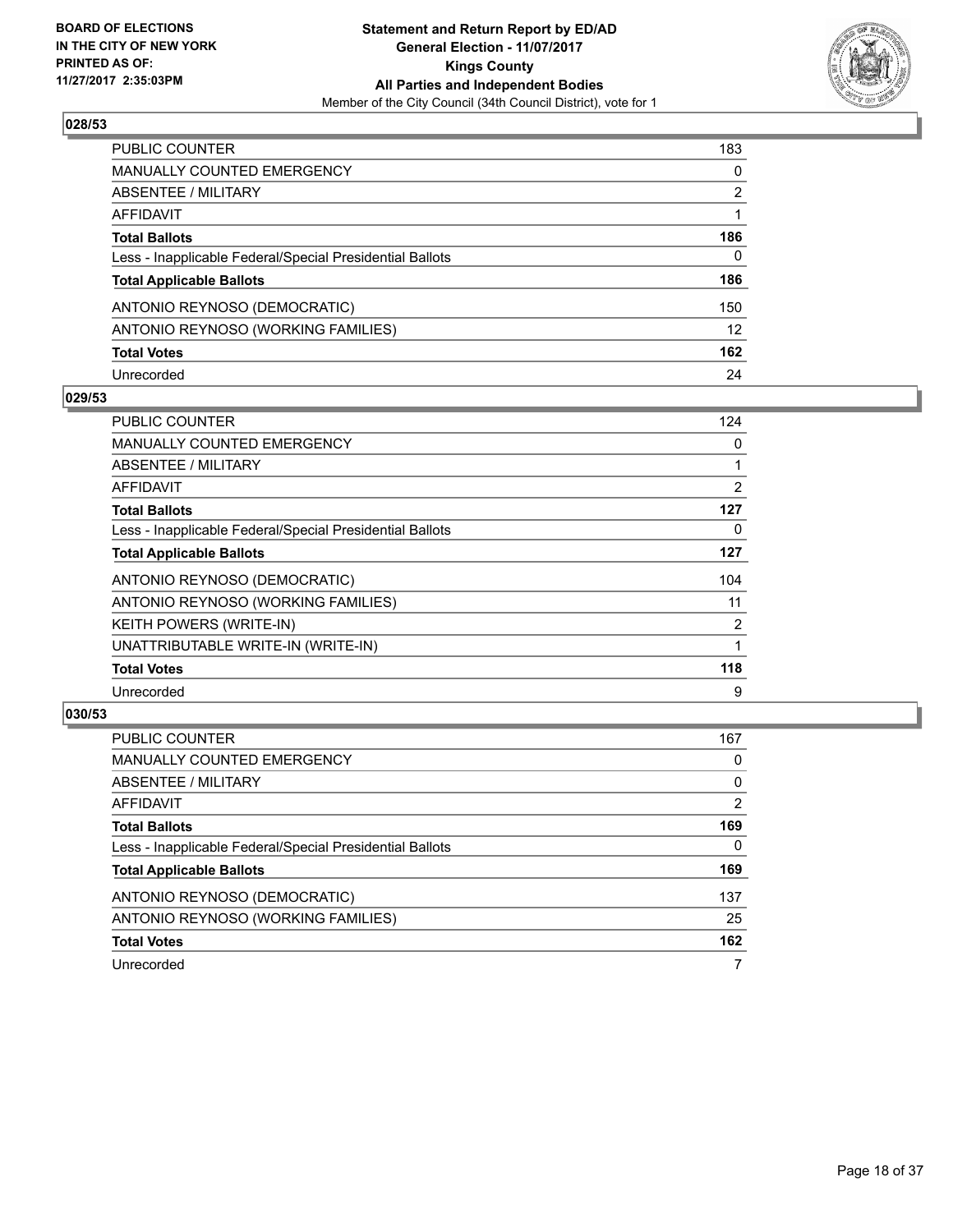

| PUBLIC COUNTER                                           | 240 |
|----------------------------------------------------------|-----|
| <b>MANUALLY COUNTED EMERGENCY</b>                        | 0   |
| <b>ABSENTEE / MILITARY</b>                               |     |
| AFFIDAVIT                                                | 0   |
| <b>Total Ballots</b>                                     | 241 |
| Less - Inapplicable Federal/Special Presidential Ballots | 0   |
| <b>Total Applicable Ballots</b>                          | 241 |
| ANTONIO REYNOSO (DEMOCRATIC)                             | 192 |
| ANTONIO REYNOSO (WORKING FAMILIES)                       | 8   |
| <b>Total Votes</b>                                       | 200 |
| Unrecorded                                               | 41  |

## **032/53**

| <b>PUBLIC COUNTER</b>                                    | 180 |
|----------------------------------------------------------|-----|
| MANUALLY COUNTED EMERGENCY                               | 0   |
| ABSENTEE / MILITARY                                      | 2   |
| AFFIDAVIT                                                | 3   |
| <b>Total Ballots</b>                                     | 185 |
| Less - Inapplicable Federal/Special Presidential Ballots | 0   |
| <b>Total Applicable Ballots</b>                          | 185 |
| ANTONIO REYNOSO (DEMOCRATIC)                             | 144 |
| ANTONIO REYNOSO (WORKING FAMILIES)                       | 17  |
| <b>Total Votes</b>                                       | 161 |
| Unrecorded                                               | 24  |

| <b>PUBLIC COUNTER</b>                                    | 218            |
|----------------------------------------------------------|----------------|
| MANUALLY COUNTED EMERGENCY                               |                |
| ABSENTEE / MILITARY                                      | $\overline{2}$ |
| AFFIDAVIT                                                | 2              |
| <b>Total Ballots</b>                                     | 223            |
| Less - Inapplicable Federal/Special Presidential Ballots | 0              |
| <b>Total Applicable Ballots</b>                          | 223            |
| ANTONIO REYNOSO (DEMOCRATIC)                             | 153            |
| ANTONIO REYNOSO (WORKING FAMILIES)                       | 46             |
| ANNIE MEDLIN (WRITE-IN)                                  |                |
| LAGINA PHILIPS (WRITE-IN)                                |                |
| <b>Total Votes</b>                                       | 201            |
| Unrecorded                                               | 22             |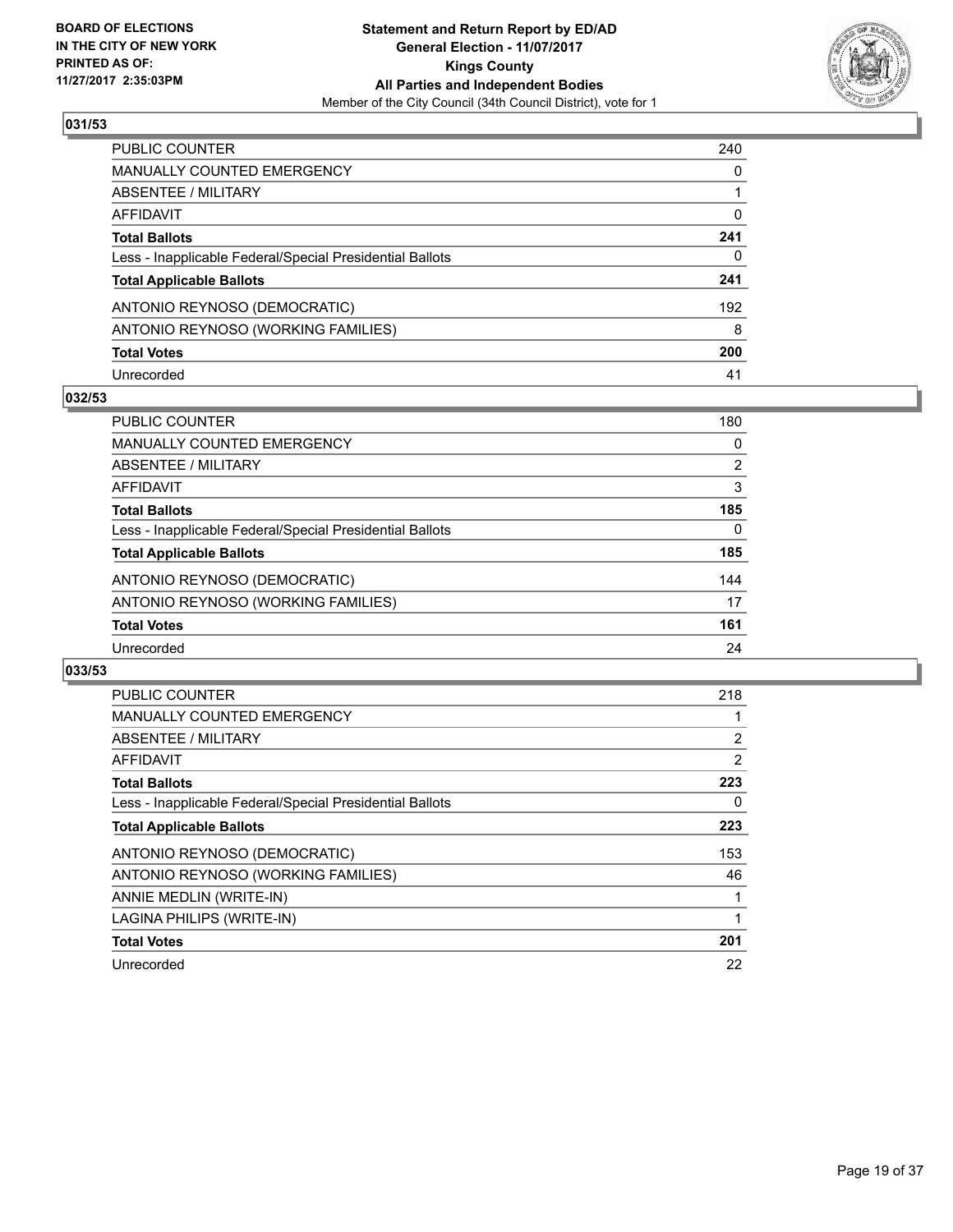

| <b>PUBLIC COUNTER</b>                                    | 209 |
|----------------------------------------------------------|-----|
| <b>MANUALLY COUNTED EMERGENCY</b>                        | 0   |
| ABSENTEE / MILITARY                                      | 0   |
| AFFIDAVIT                                                | 6   |
| <b>Total Ballots</b>                                     | 215 |
| Less - Inapplicable Federal/Special Presidential Ballots | 0   |
| <b>Total Applicable Ballots</b>                          | 215 |
| ANTONIO REYNOSO (DEMOCRATIC)                             | 160 |
| ANTONIO REYNOSO (WORKING FAMILIES)                       | 27  |
| TOMMY TORRES (WRITE-IN)                                  |     |
| <b>Total Votes</b>                                       | 188 |
| Unrecorded                                               | 27  |

#### **035/53**

| <b>PUBLIC COUNTER</b>                                    | 209 |
|----------------------------------------------------------|-----|
| <b>MANUALLY COUNTED EMERGENCY</b>                        | 0   |
| <b>ABSENTEE / MILITARY</b>                               | 1   |
| <b>AFFIDAVIT</b>                                         | 1   |
| <b>Total Ballots</b>                                     | 211 |
| Less - Inapplicable Federal/Special Presidential Ballots | 0   |
| <b>Total Applicable Ballots</b>                          | 211 |
| ANTONIO REYNOSO (DEMOCRATIC)                             | 158 |
| ANTONIO REYNOSO (WORKING FAMILIES)                       | 29  |
| <b>BRAD GURAL (WRITE-IN)</b>                             | 1   |
| JABARI BRISPORT (WRITE-IN)                               | 1   |
| NATHAN BLISS (WRITE-IN)                                  | 1   |
| PAUL CARREIRAS (WRITE-IN)                                | 1   |
| TEODORA CARREIRAS (WRITE-IN)                             | 1   |
| TOMMY TORRES (WRITE-IN)                                  | 1   |
| <b>Total Votes</b>                                       | 193 |
| Unrecorded                                               | 18  |

| <b>PUBLIC COUNTER</b>                                    | 222 |
|----------------------------------------------------------|-----|
| <b>MANUALLY COUNTED EMERGENCY</b>                        | 0   |
| ABSENTEE / MILITARY                                      | 4   |
| AFFIDAVIT                                                | 3   |
| <b>Total Ballots</b>                                     | 229 |
| Less - Inapplicable Federal/Special Presidential Ballots | 0   |
| <b>Total Applicable Ballots</b>                          | 229 |
| ANTONIO REYNOSO (DEMOCRATIC)                             | 159 |
| ANTONIO REYNOSO (WORKING FAMILIES)                       | 43  |
| NICK HANAUER (WRITE-IN)                                  |     |
| <b>Total Votes</b>                                       | 203 |
| Unrecorded                                               | 26  |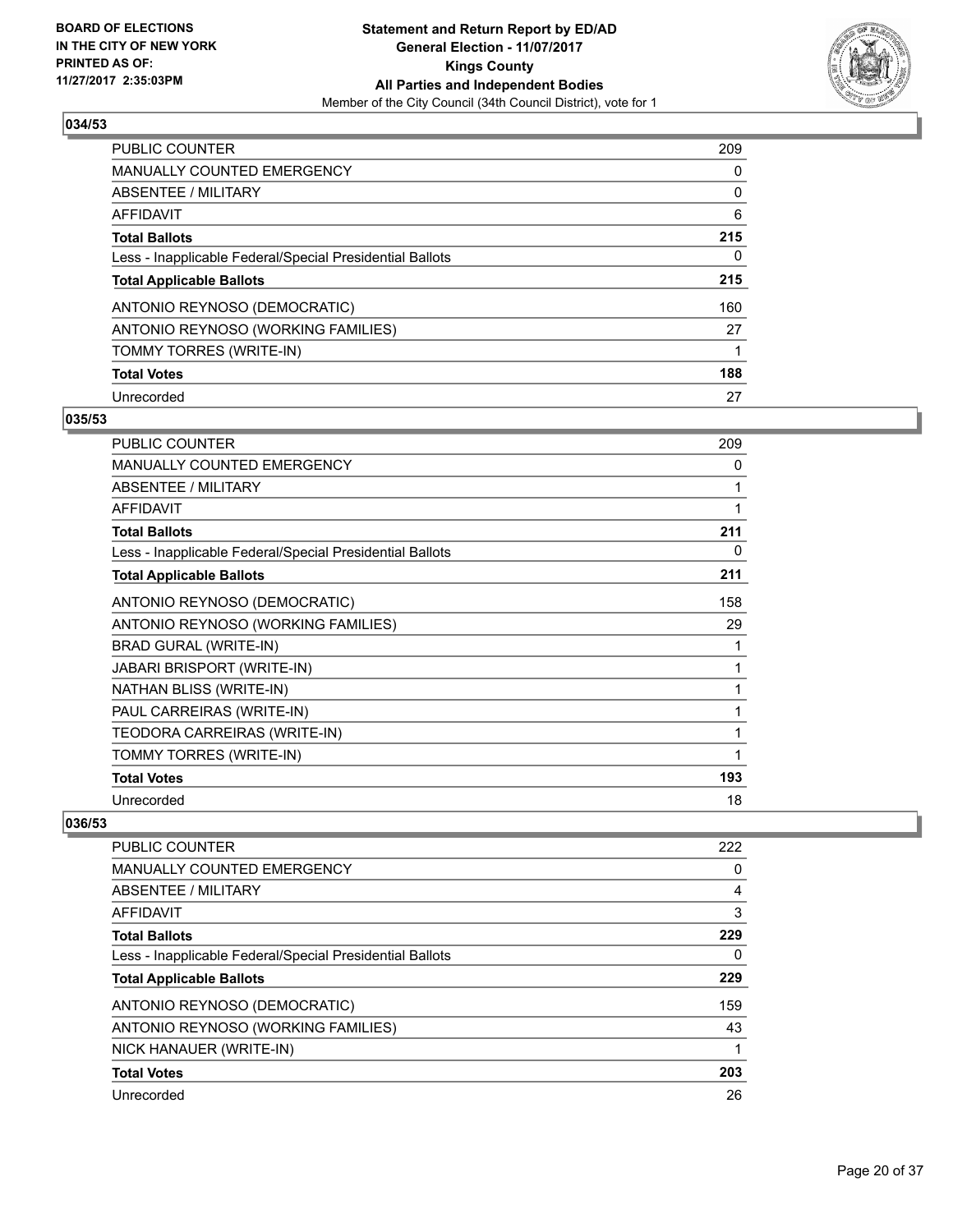

| <b>PUBLIC COUNTER</b>                                    | 228 |
|----------------------------------------------------------|-----|
| <b>MANUALLY COUNTED EMERGENCY</b>                        | 0   |
| ABSENTEE / MILITARY                                      | 0   |
| AFFIDAVIT                                                | 6   |
| <b>Total Ballots</b>                                     | 234 |
| Less - Inapplicable Federal/Special Presidential Ballots | 0   |
| <b>Total Applicable Ballots</b>                          | 234 |
| ANTONIO REYNOSO (DEMOCRATIC)                             | 176 |
| ANTONIO REYNOSO (WORKING FAMILIES)                       | 35  |
| UNATTRIBUTABLE WRITE-IN (WRITE-IN)                       | 2   |
| <b>Total Votes</b>                                       | 213 |
| Unrecorded                                               | 21  |

### **038/53**

| <b>PUBLIC COUNTER</b>                                    | 62 |
|----------------------------------------------------------|----|
| MANUALLY COUNTED EMERGENCY                               | 0  |
| ABSENTEE / MILITARY                                      |    |
| AFFIDAVIT                                                | 3  |
| <b>Total Ballots</b>                                     | 66 |
| Less - Inapplicable Federal/Special Presidential Ballots | 0  |
| <b>Total Applicable Ballots</b>                          | 66 |
| ANTONIO REYNOSO (DEMOCRATIC)                             | 50 |
| ANTONIO REYNOSO (WORKING FAMILIES)                       | 11 |
| <b>Total Votes</b>                                       | 61 |
| Unrecorded                                               | 5  |

| <b>PUBLIC COUNTER</b>                                    | 204 |
|----------------------------------------------------------|-----|
| <b>MANUALLY COUNTED EMERGENCY</b>                        | 0   |
| ABSENTEE / MILITARY                                      | 2   |
| AFFIDAVIT                                                |     |
| <b>Total Ballots</b>                                     | 207 |
| Less - Inapplicable Federal/Special Presidential Ballots | 0   |
| <b>Total Applicable Ballots</b>                          | 207 |
| ANTONIO REYNOSO (DEMOCRATIC)                             | 165 |
| ANTONIO REYNOSO (WORKING FAMILIES)                       | 28  |
| <b>Total Votes</b>                                       | 193 |
| Unrecorded                                               | 14  |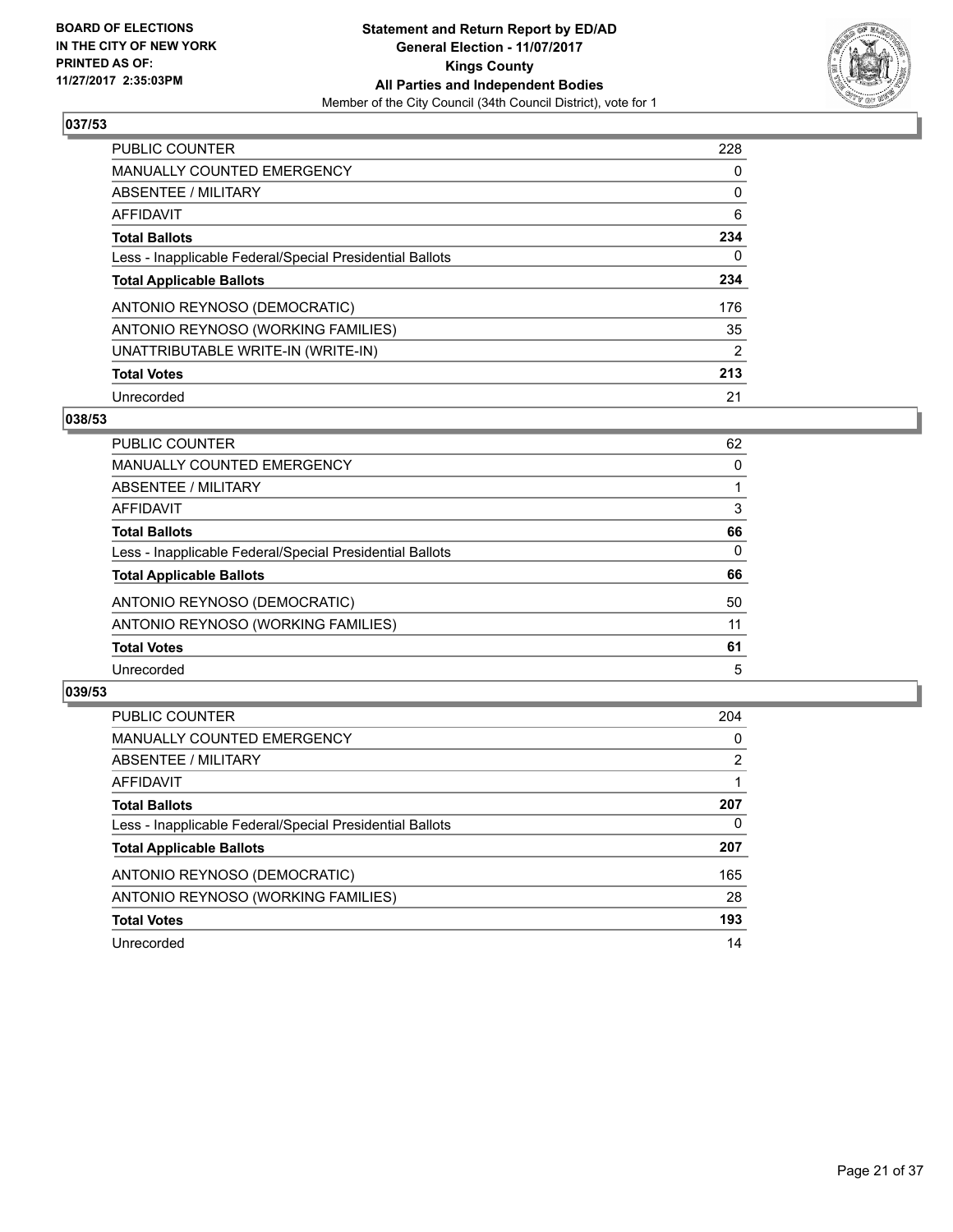

| PUBLIC COUNTER                                           | 75           |
|----------------------------------------------------------|--------------|
| <b>MANUALLY COUNTED EMERGENCY</b>                        | $\mathbf{0}$ |
| <b>ABSENTEE / MILITARY</b>                               | $\mathbf{0}$ |
| AFFIDAVIT                                                | $\mathbf{0}$ |
| <b>Total Ballots</b>                                     | 75           |
| Less - Inapplicable Federal/Special Presidential Ballots | 0            |
| <b>Total Applicable Ballots</b>                          | 75           |
| ANTONIO REYNOSO (DEMOCRATIC)                             | 50           |
| ANTONIO REYNOSO (WORKING FAMILIES)                       | 4            |
| <b>Total Votes</b>                                       | 54           |
| Unrecorded                                               | 21           |

## **041/53**

| <b>PUBLIC COUNTER</b>                                    | 149 |
|----------------------------------------------------------|-----|
| <b>MANUALLY COUNTED EMERGENCY</b>                        | 0   |
| ABSENTEE / MILITARY                                      | 3   |
| AFFIDAVIT                                                | 0   |
| <b>Total Ballots</b>                                     | 152 |
| Less - Inapplicable Federal/Special Presidential Ballots | 0   |
| <b>Total Applicable Ballots</b>                          | 152 |
| ANTONIO REYNOSO (DEMOCRATIC)                             | 117 |
| ANTONIO REYNOSO (WORKING FAMILIES)                       | 7   |
| ERIC A. URLICH (WRITE-IN)                                | 3   |
| <b>Total Votes</b>                                       | 127 |
| Unrecorded                                               | 25  |

| <b>PUBLIC COUNTER</b>                                    | 99  |
|----------------------------------------------------------|-----|
| MANUALLY COUNTED EMERGENCY                               | 0   |
| ABSENTEE / MILITARY                                      | 0   |
| AFFIDAVIT                                                |     |
| <b>Total Ballots</b>                                     | 100 |
| Less - Inapplicable Federal/Special Presidential Ballots | 0   |
| <b>Total Applicable Ballots</b>                          | 100 |
| ANTONIO REYNOSO (DEMOCRATIC)                             | 78  |
| ANTONIO REYNOSO (WORKING FAMILIES)                       | 3   |
| <b>Total Votes</b>                                       | 81  |
| Unrecorded                                               | 19  |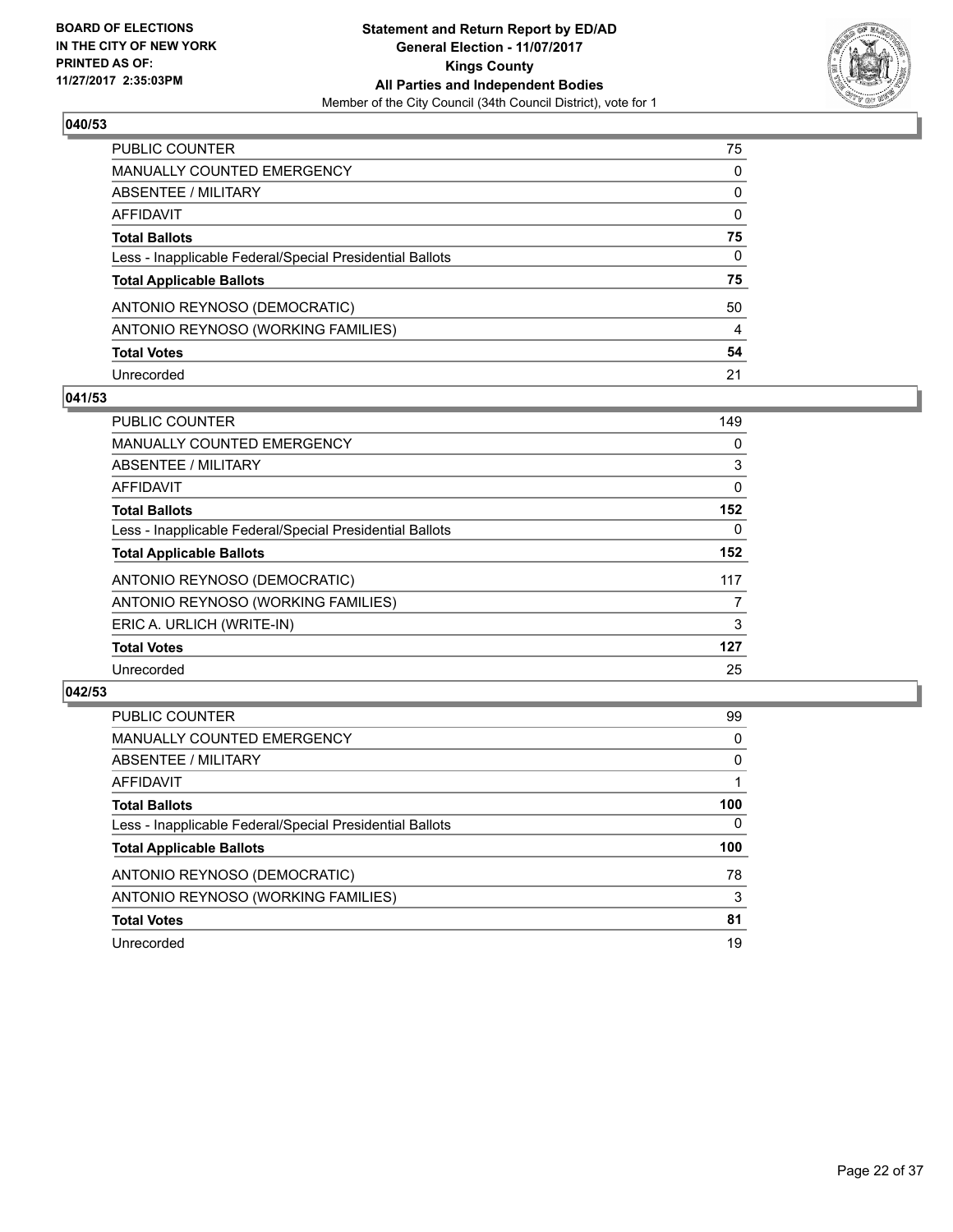

| PUBLIC COUNTER                                           | 147 |
|----------------------------------------------------------|-----|
| <b>MANUALLY COUNTED EMERGENCY</b>                        | 0   |
| ABSENTEE / MILITARY                                      | 2   |
| AFFIDAVIT                                                | 2   |
| <b>Total Ballots</b>                                     | 151 |
| Less - Inapplicable Federal/Special Presidential Ballots | 0   |
| <b>Total Applicable Ballots</b>                          | 151 |
| ANTONIO REYNOSO (DEMOCRATIC)                             | 135 |
| ANTONIO REYNOSO (WORKING FAMILIES)                       | 2   |
| <b>Total Votes</b>                                       | 137 |
| Unrecorded                                               | 14  |

#### **044/53**

| <b>PUBLIC COUNTER</b>                                    | 197 |
|----------------------------------------------------------|-----|
| <b>MANUALLY COUNTED EMERGENCY</b>                        | 0   |
| ABSENTEE / MILITARY                                      | 2   |
| AFFIDAVIT                                                | 3   |
| <b>Total Ballots</b>                                     | 202 |
| Less - Inapplicable Federal/Special Presidential Ballots | 0   |
| <b>Total Applicable Ballots</b>                          | 202 |
| ANTONIO REYNOSO (DEMOCRATIC)                             | 174 |
| ANTONIO REYNOSO (WORKING FAMILIES)                       | 16  |
| <b>Total Votes</b>                                       | 190 |
| Unrecorded                                               | 12  |

| <b>PUBLIC COUNTER</b>                                    | 239 |
|----------------------------------------------------------|-----|
| <b>MANUALLY COUNTED EMERGENCY</b>                        | 0   |
| ABSENTEE / MILITARY                                      |     |
| AFFIDAVIT                                                | 4   |
| <b>Total Ballots</b>                                     | 244 |
| Less - Inapplicable Federal/Special Presidential Ballots | 0   |
| <b>Total Applicable Ballots</b>                          | 244 |
| ANTONIO REYNOSO (DEMOCRATIC)                             | 185 |
| ANTONIO REYNOSO (WORKING FAMILIES)                       | 23  |
| TOMMY TORRES (WRITE-IN)                                  |     |
| <b>Total Votes</b>                                       | 209 |
| Unrecorded                                               | 35  |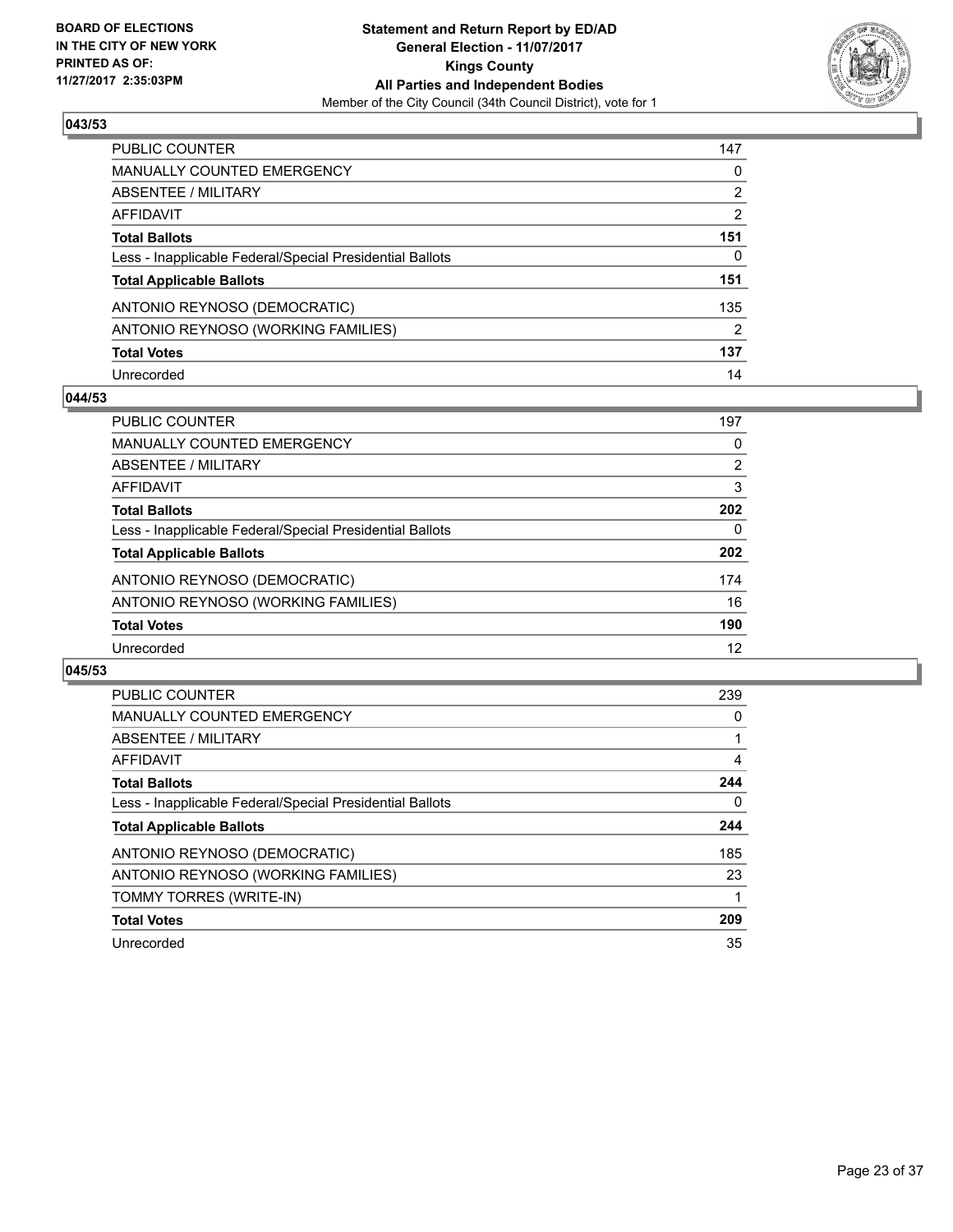

| <b>PUBLIC COUNTER</b>                                    | 184 |
|----------------------------------------------------------|-----|
| <b>MANUALLY COUNTED EMERGENCY</b>                        | 0   |
| ABSENTEE / MILITARY                                      |     |
| AFFIDAVIT                                                | 2   |
| <b>Total Ballots</b>                                     | 187 |
| Less - Inapplicable Federal/Special Presidential Ballots | 0   |
| <b>Total Applicable Ballots</b>                          | 187 |
| ANTONIO REYNOSO (DEMOCRATIC)                             | 131 |
| ANTONIO REYNOSO (WORKING FAMILIES)                       | 35  |
| UNATTRIBUTABLE WRITE-IN (WRITE-IN)                       | 1   |
| <b>Total Votes</b>                                       | 167 |
| Unrecorded                                               | 20  |

### **047/53**

| <b>PUBLIC COUNTER</b>                                    | 206      |
|----------------------------------------------------------|----------|
| <b>MANUALLY COUNTED EMERGENCY</b>                        | 0        |
| ABSENTEE / MILITARY                                      |          |
| <b>AFFIDAVIT</b>                                         | 3        |
| <b>Total Ballots</b>                                     | 210      |
| Less - Inapplicable Federal/Special Presidential Ballots | $\Omega$ |
| <b>Total Applicable Ballots</b>                          | 210      |
| ANTONIO REYNOSO (DEMOCRATIC)                             | 148      |
| ANTONIO REYNOSO (WORKING FAMILIES)                       | 46       |
| UNATTRIBUTABLE WRITE-IN (WRITE-IN)                       | 3        |
| <b>Total Votes</b>                                       | 197      |
| Unrecorded                                               | 13       |

| <b>PUBLIC COUNTER</b>                                    | 134 |
|----------------------------------------------------------|-----|
| MANUALLY COUNTED EMERGENCY                               | 0   |
| ABSENTEE / MILITARY                                      | 0   |
| AFFIDAVIT                                                | 4   |
| <b>Total Ballots</b>                                     | 138 |
| Less - Inapplicable Federal/Special Presidential Ballots | 0   |
| <b>Total Applicable Ballots</b>                          | 138 |
| ANTONIO REYNOSO (DEMOCRATIC)                             | 98  |
| ANTONIO REYNOSO (WORKING FAMILIES)                       | 24  |
| <b>Total Votes</b>                                       | 122 |
| Unrecorded                                               | 16  |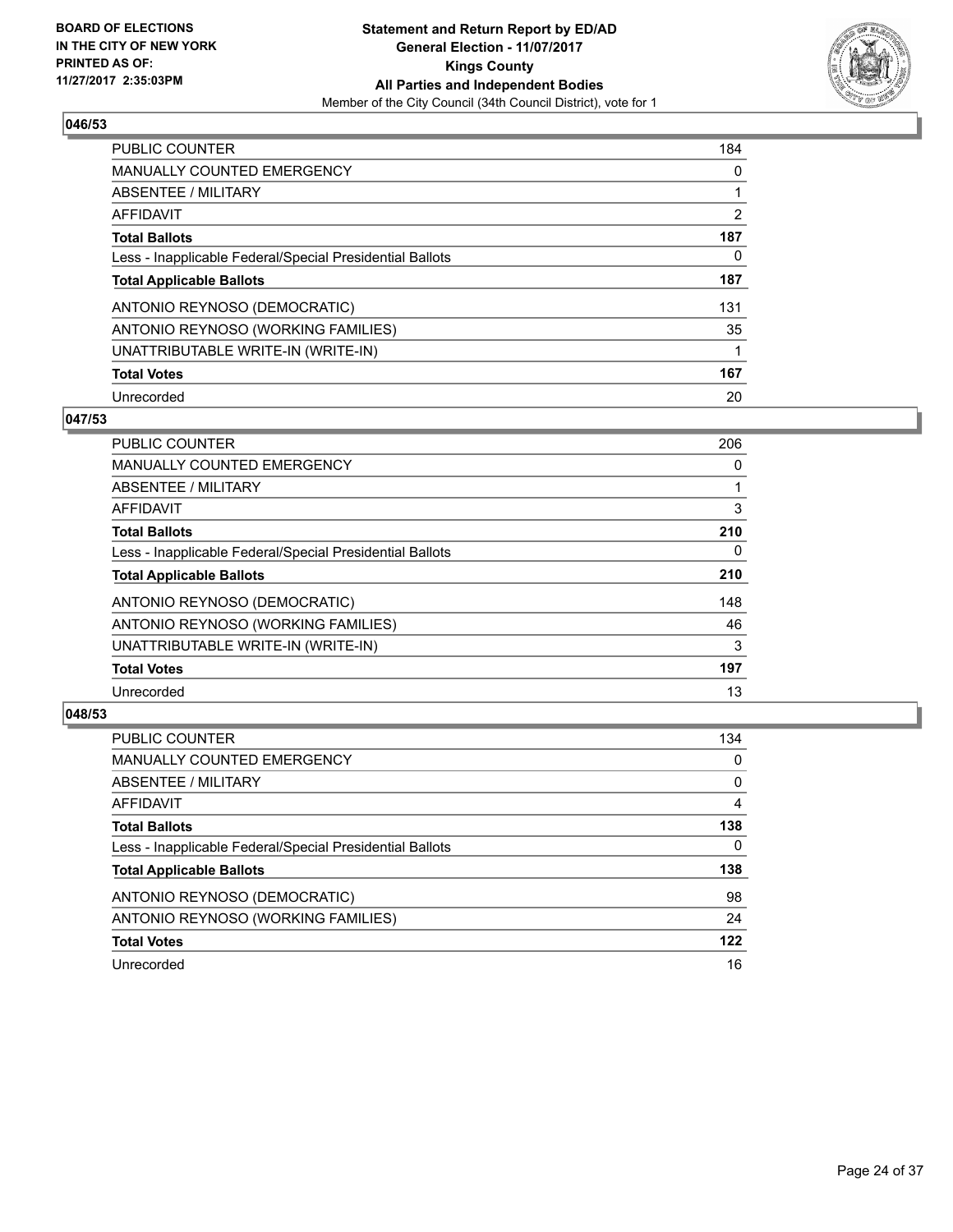

| PUBLIC COUNTER                                           | 115 |
|----------------------------------------------------------|-----|
| <b>MANUALLY COUNTED EMERGENCY</b>                        | 0   |
| <b>ABSENTEE / MILITARY</b>                               | 2   |
| <b>AFFIDAVIT</b>                                         | 0   |
| <b>Total Ballots</b>                                     | 117 |
| Less - Inapplicable Federal/Special Presidential Ballots | 0   |
| <b>Total Applicable Ballots</b>                          | 117 |
| ANTONIO REYNOSO (DEMOCRATIC)                             | 94  |
| ANTONIO REYNOSO (WORKING FAMILIES)                       | 3   |
| <b>Total Votes</b>                                       | 97  |
| Unrecorded                                               | 20  |

## **052/53**

| <b>Total Votes</b>                                       | 17 |
|----------------------------------------------------------|----|
| <b>JABARI BRISPORT (WRITE-IN)</b>                        |    |
| ANTONIO REYNOSO (WORKING FAMILIES)                       | 6  |
| ANTONIO REYNOSO (DEMOCRATIC)                             | 10 |
| <b>Total Applicable Ballots</b>                          | 17 |
| Less - Inapplicable Federal/Special Presidential Ballots | 0  |
| <b>Total Ballots</b>                                     | 17 |
| AFFIDAVIT                                                | 0  |
| ABSENTEE / MILITARY                                      | 0  |
| MANUALLY COUNTED EMERGENCY                               | 0  |
| <b>PUBLIC COUNTER</b>                                    | 17 |

| <b>PUBLIC COUNTER</b>                                    | 184 |
|----------------------------------------------------------|-----|
| <b>MANUALLY COUNTED EMERGENCY</b>                        | 0   |
| ABSENTEE / MILITARY                                      | 2   |
| AFFIDAVIT                                                | 1   |
| <b>Total Ballots</b>                                     | 187 |
| Less - Inapplicable Federal/Special Presidential Ballots | 0   |
| <b>Total Applicable Ballots</b>                          | 187 |
| ANTONIO REYNOSO (DEMOCRATIC)                             | 126 |
| ANTONIO REYNOSO (WORKING FAMILIES)                       | 37  |
| BENJAMIN DAVIS (WRITE-IN)                                | 1   |
| FRANCESCA L. CUTRONE (WRITE-IN)                          | 2   |
| LOUIS VILCILLO (WRITE-IN)                                | 1   |
| <b>Total Votes</b>                                       | 167 |
| Unrecorded                                               | 20  |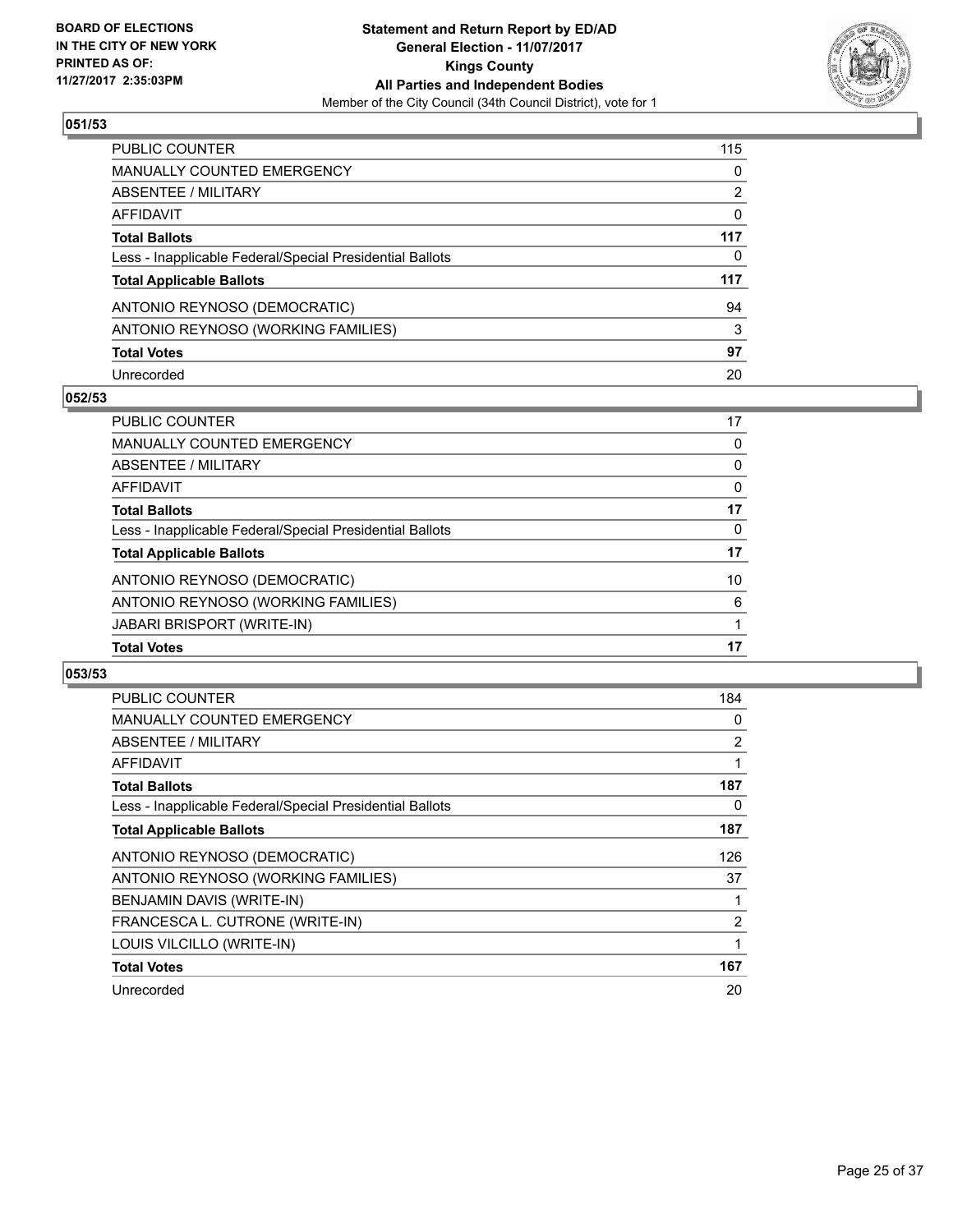

| <b>PUBLIC COUNTER</b>                                    | 201            |
|----------------------------------------------------------|----------------|
| <b>MANUALLY COUNTED EMERGENCY</b>                        | 0              |
| ABSENTEE / MILITARY                                      | $\overline{2}$ |
| AFFIDAVIT                                                | 5              |
| <b>Total Ballots</b>                                     | 208            |
| Less - Inapplicable Federal/Special Presidential Ballots | 0              |
| <b>Total Applicable Ballots</b>                          | 208            |
| ANTONIO REYNOSO (DEMOCRATIC)                             | 161            |
| ANTONIO REYNOSO (WORKING FAMILIES)                       | 25             |
| <b>CRAIG BEEMAN (WRITE-IN)</b>                           |                |
| <b>Total Votes</b>                                       | 187            |
| Unrecorded                                               | 21             |

#### **055/53**

| <b>PUBLIC COUNTER</b>                                    | 154      |
|----------------------------------------------------------|----------|
| MANUALLY COUNTED EMERGENCY                               | 0        |
| ABSENTEE / MILITARY                                      | $\Omega$ |
| <b>AFFIDAVIT</b>                                         | 0        |
| <b>Total Ballots</b>                                     | 154      |
| Less - Inapplicable Federal/Special Presidential Ballots | $\Omega$ |
| <b>Total Applicable Ballots</b>                          | 154      |
| ANTONIO REYNOSO (DEMOCRATIC)                             | 111      |
| ANTONIO REYNOSO (WORKING FAMILIES)                       | 28       |
| <b>Total Votes</b>                                       | 139      |
| Unrecorded                                               | 15       |

| <b>PUBLIC COUNTER</b>                                    | 179      |
|----------------------------------------------------------|----------|
| <b>MANUALLY COUNTED EMERGENCY</b>                        | 0        |
| ABSENTEE / MILITARY                                      | 0        |
| <b>AFFIDAVIT</b>                                         | 7        |
| <b>Total Ballots</b>                                     | 186      |
| Less - Inapplicable Federal/Special Presidential Ballots | $\Omega$ |
| <b>Total Applicable Ballots</b>                          | 186      |
| ANTONIO REYNOSO (DEMOCRATIC)                             | 141      |
| ANTONIO REYNOSO (WORKING FAMILIES)                       | 29       |
| <b>NCK MULLEN (WRITE-IN)</b>                             |          |
| <b>Total Votes</b>                                       | 171      |
| Unrecorded                                               | 15       |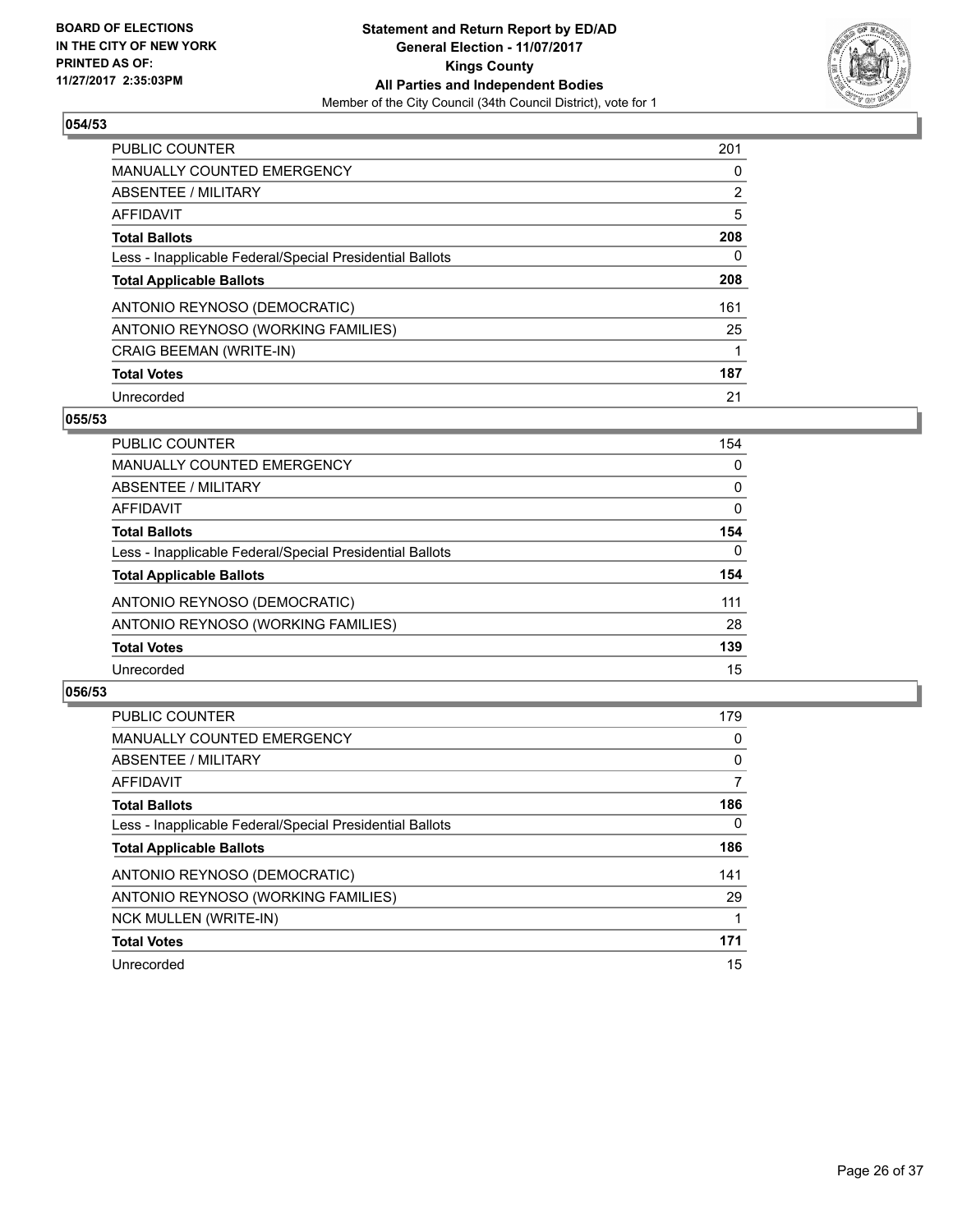

| <b>PUBLIC COUNTER</b>                                    | 173            |
|----------------------------------------------------------|----------------|
| <b>MANUALLY COUNTED EMERGENCY</b>                        | 0              |
| ABSENTEE / MILITARY                                      | $\overline{2}$ |
| AFFIDAVIT                                                | 6              |
| <b>Total Ballots</b>                                     | 181            |
| Less - Inapplicable Federal/Special Presidential Ballots | 0              |
| <b>Total Applicable Ballots</b>                          | 181            |
| ANTONIO REYNOSO (DEMOCRATIC)                             | 137            |
| ANTONIO REYNOSO (WORKING FAMILIES)                       | 27             |
| VITO J. LOPEZ (WRITE-IN)                                 |                |
| <b>Total Votes</b>                                       | 165            |
| Unrecorded                                               | 16             |

#### **058/53**

| <b>PUBLIC COUNTER</b>                                    | 116 |
|----------------------------------------------------------|-----|
| <b>MANUALLY COUNTED EMERGENCY</b>                        | 0   |
| ABSENTEE / MILITARY                                      | 0   |
| <b>AFFIDAVIT</b>                                         |     |
| <b>Total Ballots</b>                                     | 117 |
| Less - Inapplicable Federal/Special Presidential Ballots | 0   |
| <b>Total Applicable Ballots</b>                          | 117 |
| ANTONIO REYNOSO (DEMOCRATIC)                             | 91  |
| ANTONIO REYNOSO (WORKING FAMILIES)                       | 16  |
| UNATTRIBUTABLE WRITE-IN (WRITE-IN)                       |     |
| <b>Total Votes</b>                                       | 108 |
| Unrecorded                                               | 9   |

| <b>PUBLIC COUNTER</b>                                    | 212 |
|----------------------------------------------------------|-----|
| <b>MANUALLY COUNTED EMERGENCY</b>                        | 0   |
| ABSENTEE / MILITARY                                      | 3   |
| AFFIDAVIT                                                | 7   |
| <b>Total Ballots</b>                                     | 222 |
| Less - Inapplicable Federal/Special Presidential Ballots | 0   |
| <b>Total Applicable Ballots</b>                          | 222 |
| ANTONIO REYNOSO (DEMOCRATIC)                             | 181 |
| ANTONIO REYNOSO (WORKING FAMILIES)                       | 14  |
| UNATTRIBUTABLE WRITE-IN (WRITE-IN)                       |     |
| <b>Total Votes</b>                                       | 196 |
| Unrecorded                                               | 26  |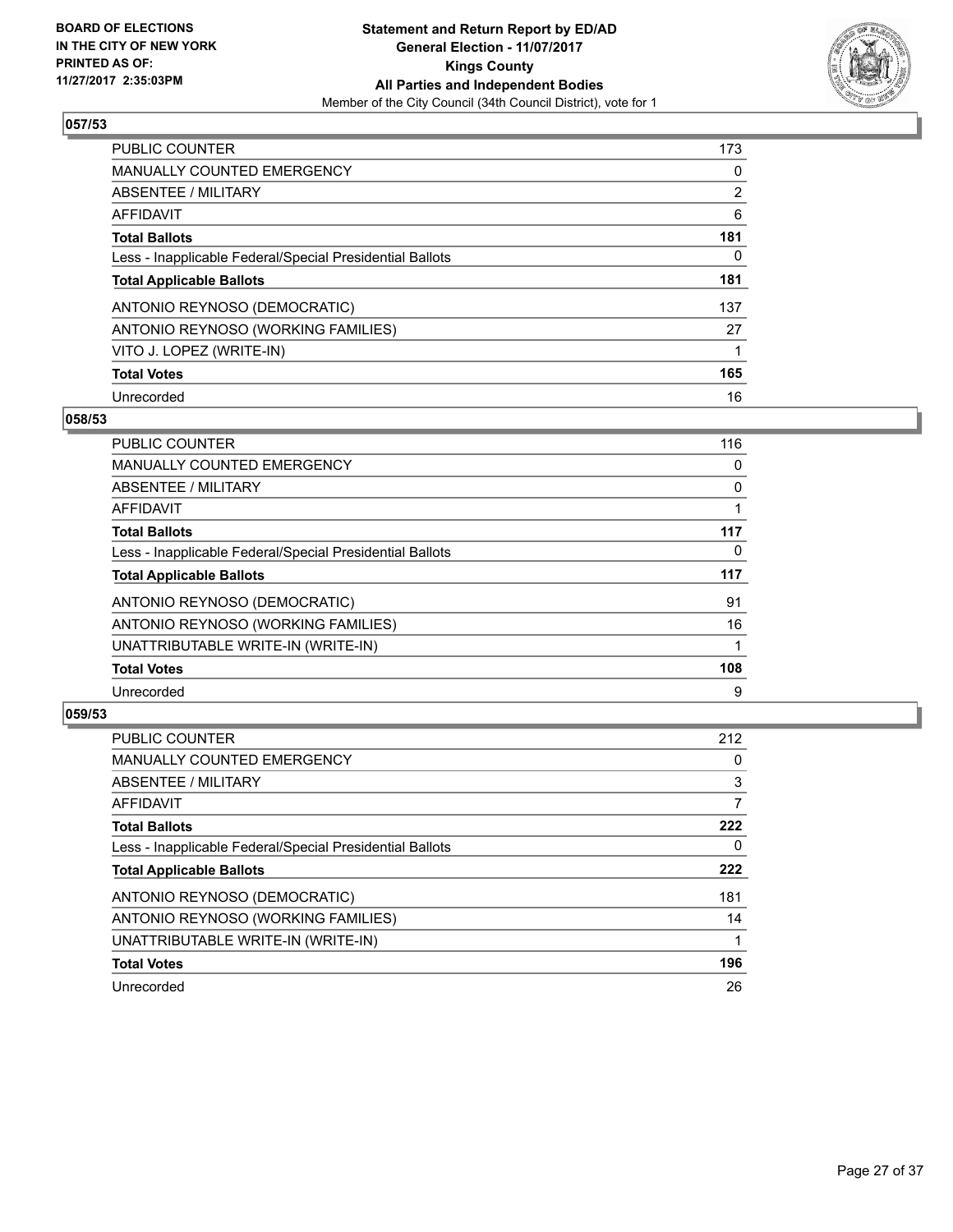

| <b>PUBLIC COUNTER</b>                                    | 241 |
|----------------------------------------------------------|-----|
| <b>MANUALLY COUNTED EMERGENCY</b>                        | 0   |
| ABSENTEE / MILITARY                                      | 0   |
| AFFIDAVIT                                                | 3   |
| <b>Total Ballots</b>                                     | 244 |
| Less - Inapplicable Federal/Special Presidential Ballots | 0   |
| <b>Total Applicable Ballots</b>                          | 244 |
| ANTONIO REYNOSO (DEMOCRATIC)                             | 181 |
| ANTONIO REYNOSO (WORKING FAMILIES)                       | 30  |
| ALFRED HENDERSON (WRITE-IN)                              | 1   |
| <b>Total Votes</b>                                       | 212 |
| Unrecorded                                               | 32  |

#### **061/53**

| <b>PUBLIC COUNTER</b>                                    | 154      |
|----------------------------------------------------------|----------|
| <b>MANUALLY COUNTED EMERGENCY</b>                        | 0        |
| ABSENTEE / MILITARY                                      | 6        |
| <b>AFFIDAVIT</b>                                         | 8        |
| <b>Total Ballots</b>                                     | 168      |
| Less - Inapplicable Federal/Special Presidential Ballots | $\Omega$ |
| <b>Total Applicable Ballots</b>                          | 168      |
| ANTONIO REYNOSO (DEMOCRATIC)                             | 139      |
| ANTONIO REYNOSO (WORKING FAMILIES)                       | 15       |
| CHRISTOPHER MARTE (WRITE-IN)                             |          |
| <b>Total Votes</b>                                       | 155      |
| Unrecorded                                               | 13       |

| <b>PUBLIC COUNTER</b>                                    | 46             |
|----------------------------------------------------------|----------------|
| <b>MANUALLY COUNTED EMERGENCY</b>                        | 0              |
| ABSENTEE / MILITARY                                      | 3              |
| AFFIDAVIT                                                | $\overline{2}$ |
| <b>Total Ballots</b>                                     | 51             |
| Less - Inapplicable Federal/Special Presidential Ballots | 0              |
| <b>Total Applicable Ballots</b>                          | 51             |
| ANTONIO REYNOSO (DEMOCRATIC)                             | 39             |
| ANTONIO REYNOSO (WORKING FAMILIES)                       | 7              |
| <b>Total Votes</b>                                       | 46             |
| Unrecorded                                               | 5              |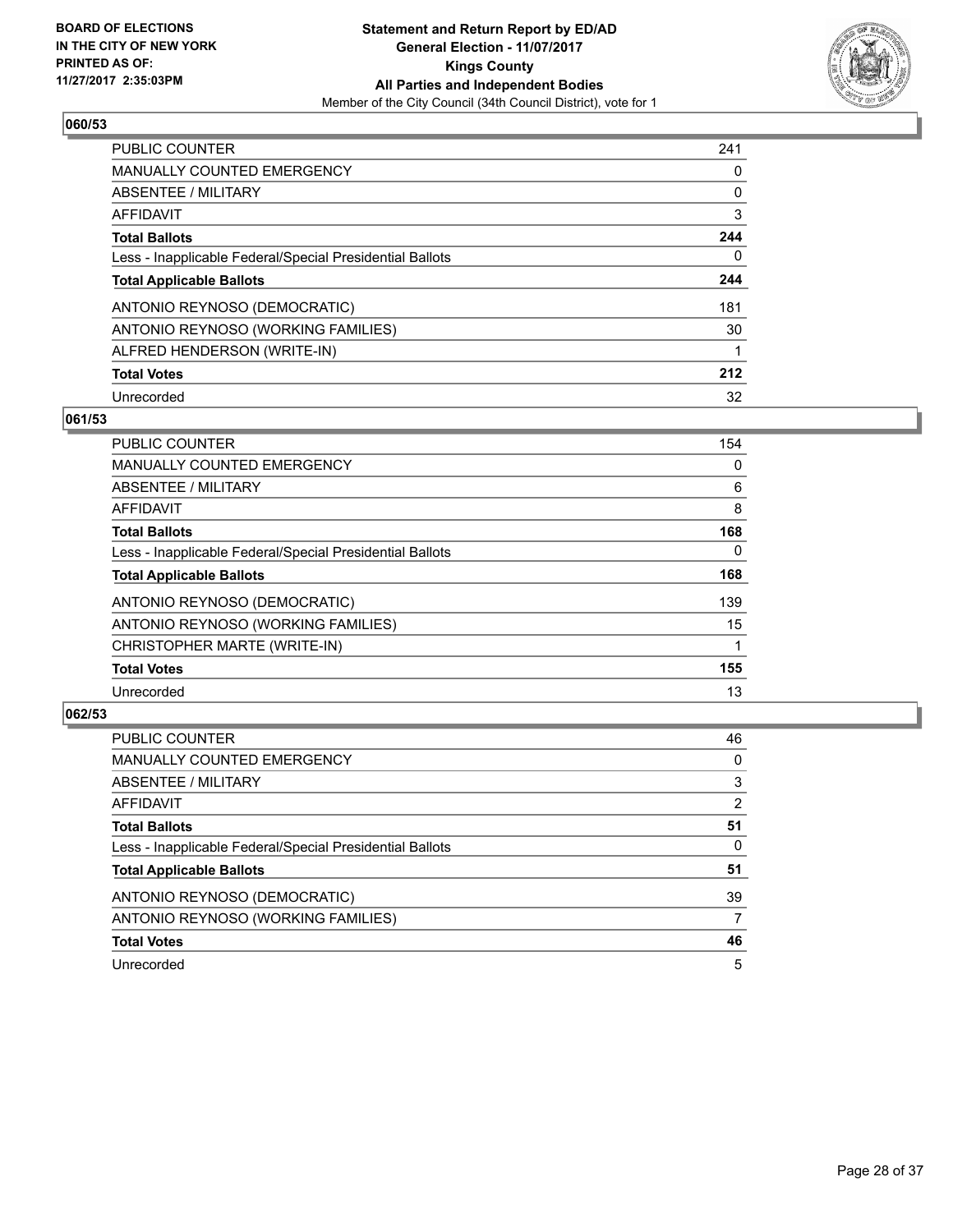

| PUBLIC COUNTER                                           | 73 |
|----------------------------------------------------------|----|
| MANUALLY COUNTED EMERGENCY                               | 0  |
| <b>ABSENTEE / MILITARY</b>                               | 0  |
| AFFIDAVIT                                                | 0  |
| <b>Total Ballots</b>                                     | 73 |
| Less - Inapplicable Federal/Special Presidential Ballots | 0  |
| <b>Total Applicable Ballots</b>                          | 73 |
| ANTONIO REYNOSO (DEMOCRATIC)                             | 62 |
| ANTONIO REYNOSO (WORKING FAMILIES)                       | 2  |
| <b>Total Votes</b>                                       | 64 |
| Unrecorded                                               | 9  |

#### **083/53**

| <b>PUBLIC COUNTER</b>                                    | 125 |
|----------------------------------------------------------|-----|
| MANUALLY COUNTED EMERGENCY                               | 0   |
| ABSENTEE / MILITARY                                      | 0   |
| AFFIDAVIT                                                |     |
| <b>Total Ballots</b>                                     | 126 |
| Less - Inapplicable Federal/Special Presidential Ballots | 0   |
| <b>Total Applicable Ballots</b>                          | 126 |
| ANTONIO REYNOSO (DEMOCRATIC)                             | 99  |
| ANTONIO REYNOSO (WORKING FAMILIES)                       | 20  |
| <b>Total Votes</b>                                       | 119 |
| Unrecorded                                               |     |

| <b>PUBLIC COUNTER</b>                                    | 158 |
|----------------------------------------------------------|-----|
| <b>MANUALLY COUNTED EMERGENCY</b>                        | 0   |
| ABSENTEE / MILITARY                                      | 0   |
| AFFIDAVIT                                                |     |
| <b>Total Ballots</b>                                     | 159 |
| Less - Inapplicable Federal/Special Presidential Ballots | 0   |
| <b>Total Applicable Ballots</b>                          | 159 |
| ANTONIO REYNOSO (DEMOCRATIC)                             | 130 |
| ANTONIO REYNOSO (WORKING FAMILIES)                       | 8   |
| ALEXIS PENCE (WRITE-IN)                                  |     |
| UNATTRIBUTABLE WRITE-IN (WRITE-IN)                       | 1   |
| <b>Total Votes</b>                                       | 140 |
| Unrecorded                                               | 19  |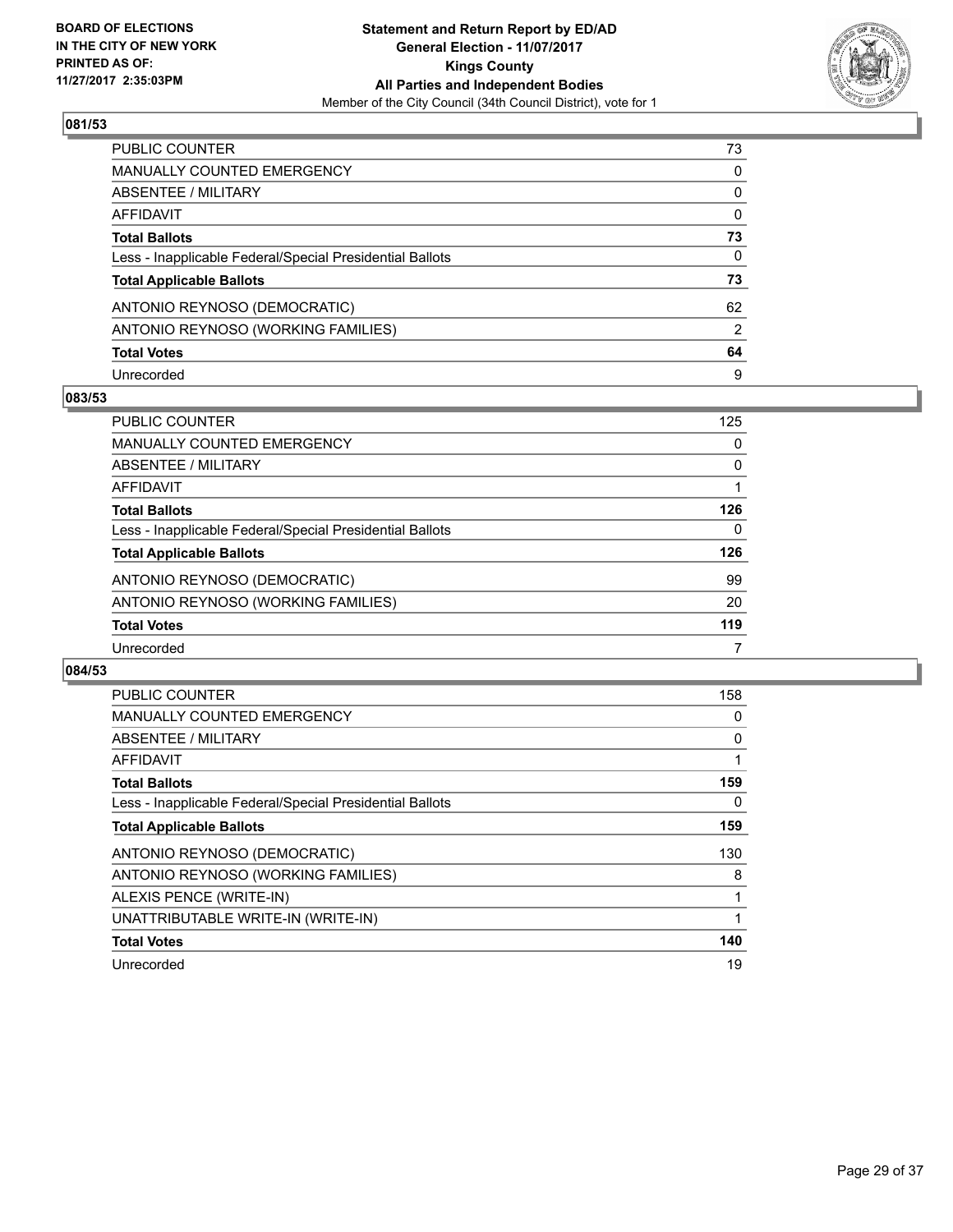

| <b>PUBLIC COUNTER</b>                                    | 122 |
|----------------------------------------------------------|-----|
| <b>MANUALLY COUNTED EMERGENCY</b>                        | 0   |
| ABSENTEE / MILITARY                                      |     |
| AFFIDAVIT                                                |     |
| <b>Total Ballots</b>                                     | 124 |
| Less - Inapplicable Federal/Special Presidential Ballots | 0   |
| <b>Total Applicable Ballots</b>                          | 124 |
| ANTONIO REYNOSO (DEMOCRATIC)                             | 88  |
| ANTONIO REYNOSO (WORKING FAMILIES)                       | 7   |
| UNATTRIBUTABLE WRITE-IN (WRITE-IN)                       |     |
| <b>Total Votes</b>                                       | 96  |
| Unrecorded                                               | 28  |

### **086/53**

| <b>PUBLIC COUNTER</b>                                    | 134            |
|----------------------------------------------------------|----------------|
| <b>MANUALLY COUNTED EMERGENCY</b>                        | 0              |
| ABSENTEE / MILITARY                                      | $\overline{2}$ |
| <b>AFFIDAVIT</b>                                         |                |
| <b>Total Ballots</b>                                     | 137            |
| Less - Inapplicable Federal/Special Presidential Ballots | 0              |
| <b>Total Applicable Ballots</b>                          | 137            |
| ANTONIO REYNOSO (DEMOCRATIC)                             | 112            |
| ANTONIO REYNOSO (WORKING FAMILIES)                       | 3              |
| TOMMY TORRES (WRITE-IN)                                  |                |
| <b>Total Votes</b>                                       | 116            |
| Unrecorded                                               | 21             |

| <b>PUBLIC COUNTER</b>                                    | 185 |
|----------------------------------------------------------|-----|
| MANUALLY COUNTED EMERGENCY                               | 0   |
| ABSENTEE / MILITARY                                      | 1   |
| <b>AFFIDAVIT</b>                                         | 2   |
| <b>Total Ballots</b>                                     | 188 |
| Less - Inapplicable Federal/Special Presidential Ballots | 0   |
| <b>Total Applicable Ballots</b>                          | 188 |
| ANTONIO REYNOSO (DEMOCRATIC)                             | 149 |
| ANTONIO REYNOSO (WORKING FAMILIES)                       | 23  |
| <b>JUDAH FRIEDLANDER (WRITE-IN)</b>                      | 1   |
| SAL I ALBANESE (WRITE-IN)                                | 1   |
| TOMMY TORRES (WRITE-IN)                                  | 1   |
| UNATTRIBUTABLE WRITE-IN (WRITE-IN)                       | 1   |
| <b>Total Votes</b>                                       | 176 |
| Unrecorded                                               | 12  |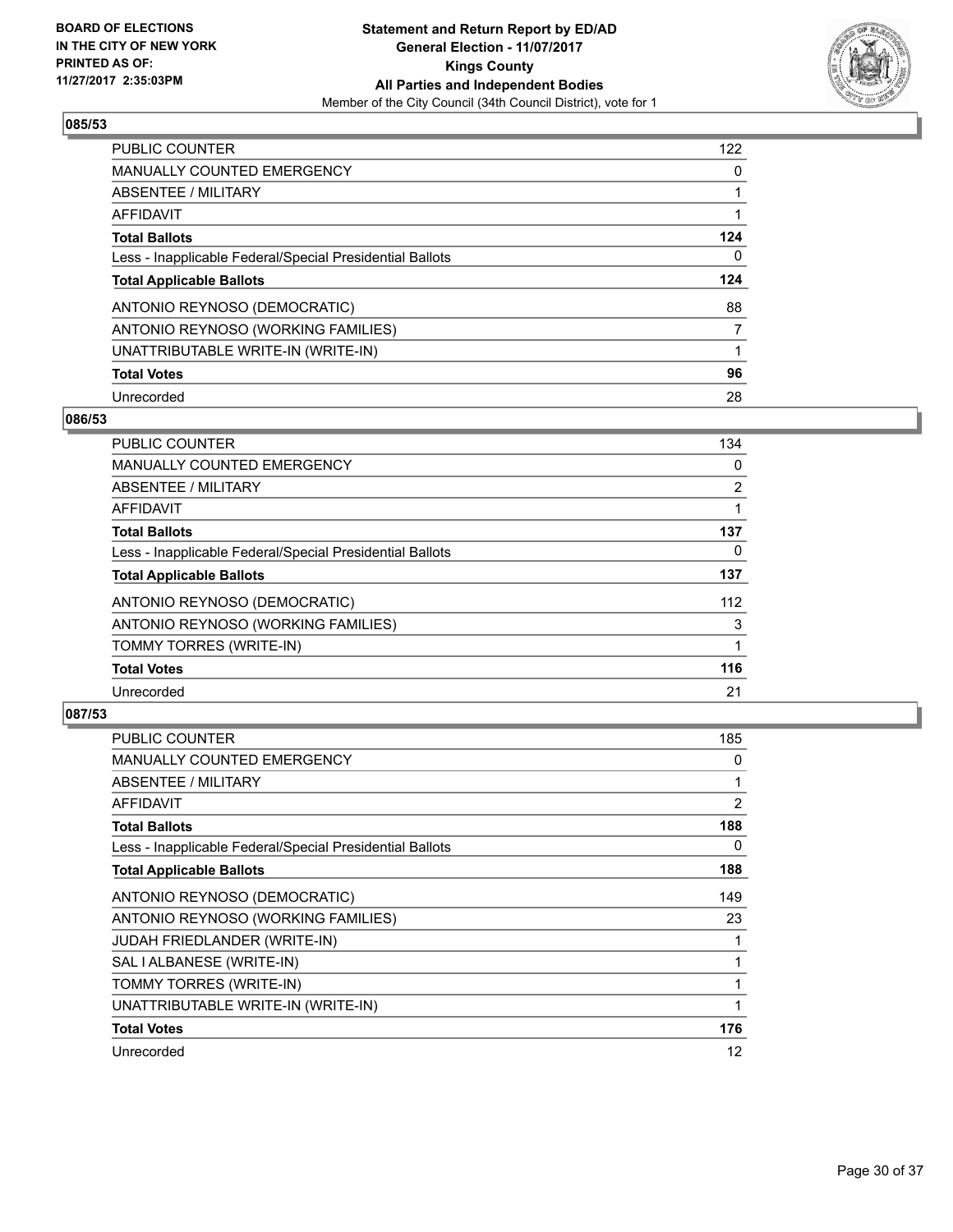

| <b>PUBLIC COUNTER</b>                                    | 160 |
|----------------------------------------------------------|-----|
| <b>MANUALLY COUNTED EMERGENCY</b>                        | 0   |
| ABSENTEE / MILITARY                                      | 0   |
| AFFIDAVIT                                                | 4   |
| <b>Total Ballots</b>                                     | 164 |
| Less - Inapplicable Federal/Special Presidential Ballots | 0   |
| <b>Total Applicable Ballots</b>                          | 164 |
| ANTONIO REYNOSO (DEMOCRATIC)                             | 119 |
| ANTONIO REYNOSO (WORKING FAMILIES)                       | 26  |
| TIMOTHY SNOW (WRITE-IN)                                  |     |
|                                                          |     |
| <b>Total Votes</b>                                       | 146 |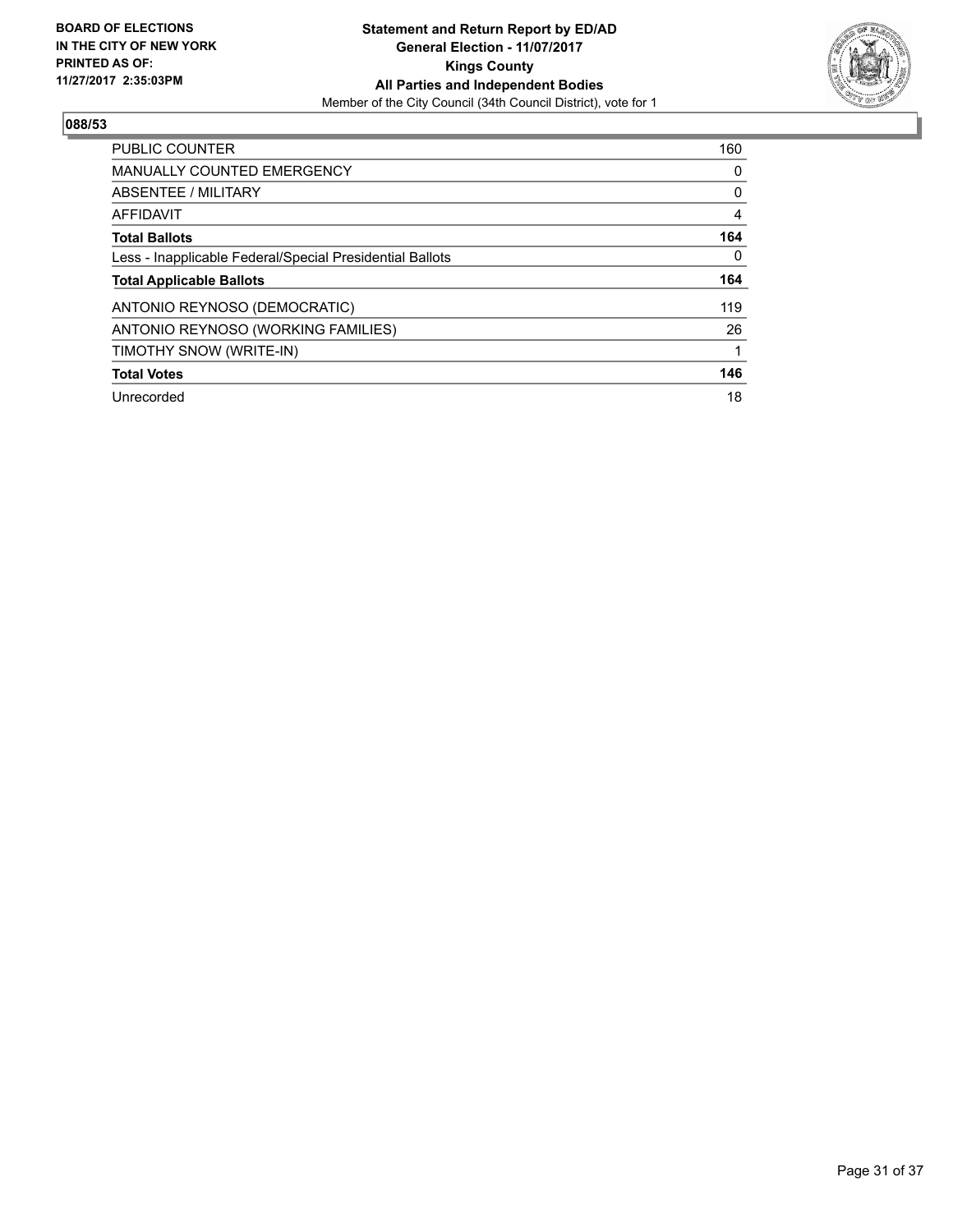

| <b>PUBLIC COUNTER</b>                                    | 135 |
|----------------------------------------------------------|-----|
| <b>MANUALLY COUNTED EMERGENCY</b>                        | 0   |
| ABSENTEE / MILITARY                                      | 0   |
| AFFIDAVIT                                                | 3   |
| <b>Total Ballots</b>                                     | 138 |
| Less - Inapplicable Federal/Special Presidential Ballots | 0   |
| <b>Total Applicable Ballots</b>                          | 138 |
| ANTONIO REYNOSO (DEMOCRATIC)                             | 115 |
| ANTONIO REYNOSO (WORKING FAMILIES)                       | 16  |
| UNATTRIBUTABLE WRITE-IN (WRITE-IN)                       | 1   |
| <b>Total Votes</b>                                       | 132 |
| Unrecorded                                               | 6   |

### **019/54**

| <b>PUBLIC COUNTER</b>                                    | 128 |
|----------------------------------------------------------|-----|
| MANUALLY COUNTED EMERGENCY                               | 0   |
| ABSENTEE / MILITARY                                      |     |
| AFFIDAVIT                                                | 4   |
| <b>Total Ballots</b>                                     | 133 |
| Less - Inapplicable Federal/Special Presidential Ballots | 0   |
| <b>Total Applicable Ballots</b>                          | 133 |
| ANTONIO REYNOSO (DEMOCRATIC)                             | 120 |
| ANTONIO REYNOSO (WORKING FAMILIES)                       | 6   |
| <b>Total Votes</b>                                       | 126 |
| Unrecorded                                               |     |

| <b>PUBLIC COUNTER</b>                                    | 194            |
|----------------------------------------------------------|----------------|
| MANUALLY COUNTED EMERGENCY                               | 0              |
| ABSENTEE / MILITARY                                      | 4              |
| <b>AFFIDAVIT</b>                                         | 5              |
| <b>Total Ballots</b>                                     | 203            |
| Less - Inapplicable Federal/Special Presidential Ballots | 0              |
| <b>Total Applicable Ballots</b>                          | 203            |
| ANTONIO REYNOSO (DEMOCRATIC)                             | 154            |
| ANTONIO REYNOSO (WORKING FAMILIES)                       | 28             |
| CHRISTOPHER MARTE (WRITE-IN)                             | $\overline{2}$ |
| <b>JASON DAVIES (WRITE-IN)</b>                           | 1              |
| <b>Total Votes</b>                                       | 185            |
| Unrecorded                                               | 18             |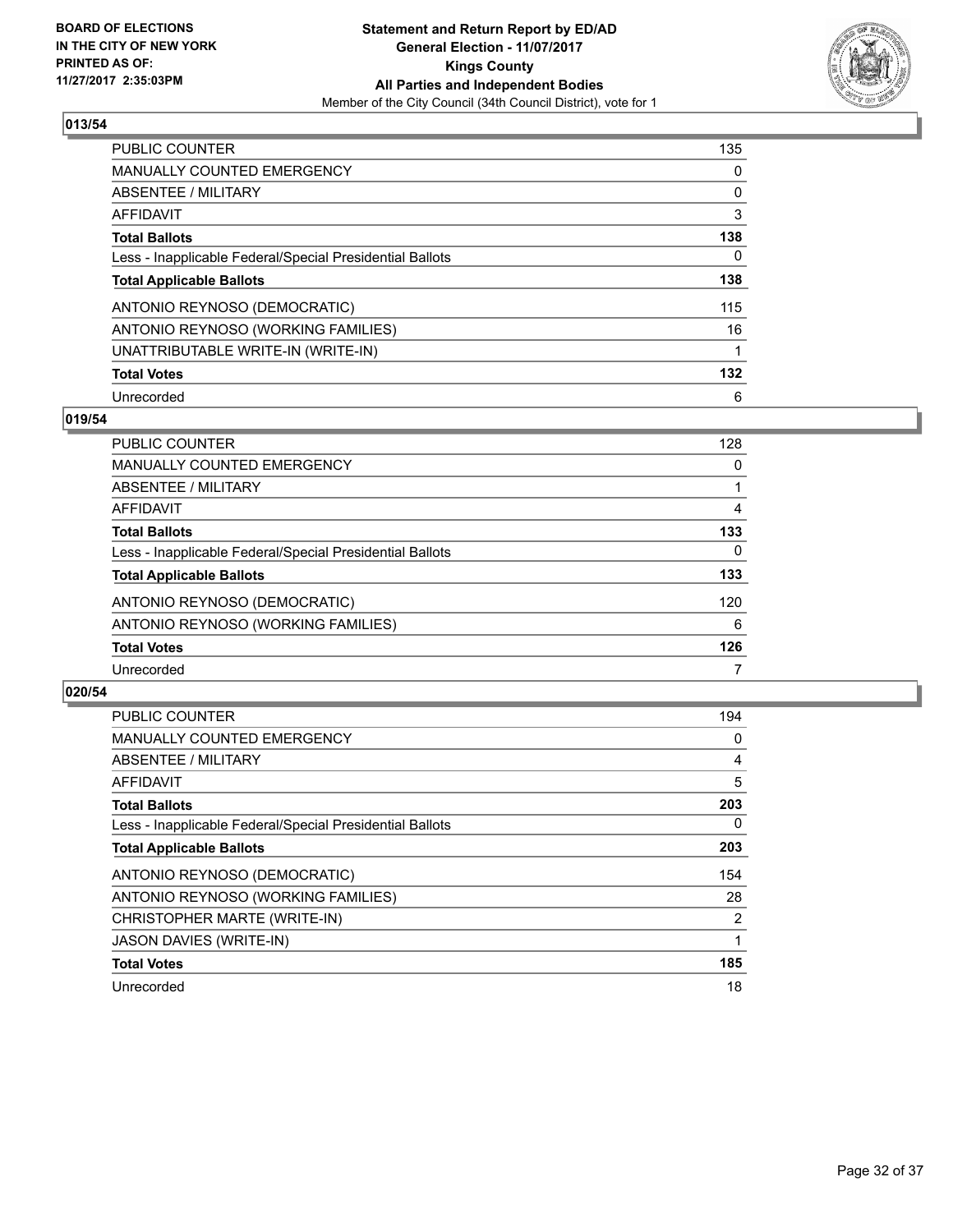

| <b>PUBLIC COUNTER</b>                                    | 205            |
|----------------------------------------------------------|----------------|
| <b>MANUALLY COUNTED EMERGENCY</b>                        | 0              |
| ABSENTEE / MILITARY                                      | $\overline{2}$ |
| AFFIDAVIT                                                | 4              |
| <b>Total Ballots</b>                                     | 211            |
| Less - Inapplicable Federal/Special Presidential Ballots | 0              |
| <b>Total Applicable Ballots</b>                          | 211            |
| ANTONIO REYNOSO (DEMOCRATIC)                             | 156            |
| ANTONIO REYNOSO (WORKING FAMILIES)                       | 22             |
| DALE E. HO (WRITE-IN)                                    |                |
| <b>Total Votes</b>                                       | 179            |
| Unrecorded                                               | 32             |

#### **022/54**

| <b>PUBLIC COUNTER</b>                                    | 104      |
|----------------------------------------------------------|----------|
| <b>MANUALLY COUNTED EMERGENCY</b>                        | 0        |
| ABSENTEE / MILITARY                                      | 0        |
| <b>AFFIDAVIT</b>                                         | 2        |
| <b>Total Ballots</b>                                     | 106      |
| Less - Inapplicable Federal/Special Presidential Ballots | $\Omega$ |
| <b>Total Applicable Ballots</b>                          | 106      |
| ANTONIO REYNOSO (DEMOCRATIC)                             | 88       |
| ANTONIO REYNOSO (WORKING FAMILIES)                       | 9        |
| UNATTRIBUTABLE WRITE-IN (WRITE-IN)                       |          |
| <b>Total Votes</b>                                       | 98       |
| Unrecorded                                               | 8        |

| <b>PUBLIC COUNTER</b>                                    | 158 |
|----------------------------------------------------------|-----|
| MANUALLY COUNTED EMERGENCY                               | 0   |
| ABSENTEE / MILITARY                                      |     |
| AFFIDAVIT                                                | 3   |
| <b>Total Ballots</b>                                     | 162 |
| Less - Inapplicable Federal/Special Presidential Ballots | 0   |
| <b>Total Applicable Ballots</b>                          | 162 |
| ANTONIO REYNOSO (DEMOCRATIC)                             | 140 |
| ANTONIO REYNOSO (WORKING FAMILIES)                       | 12  |
| <b>Total Votes</b>                                       | 152 |
| Unrecorded                                               | 10  |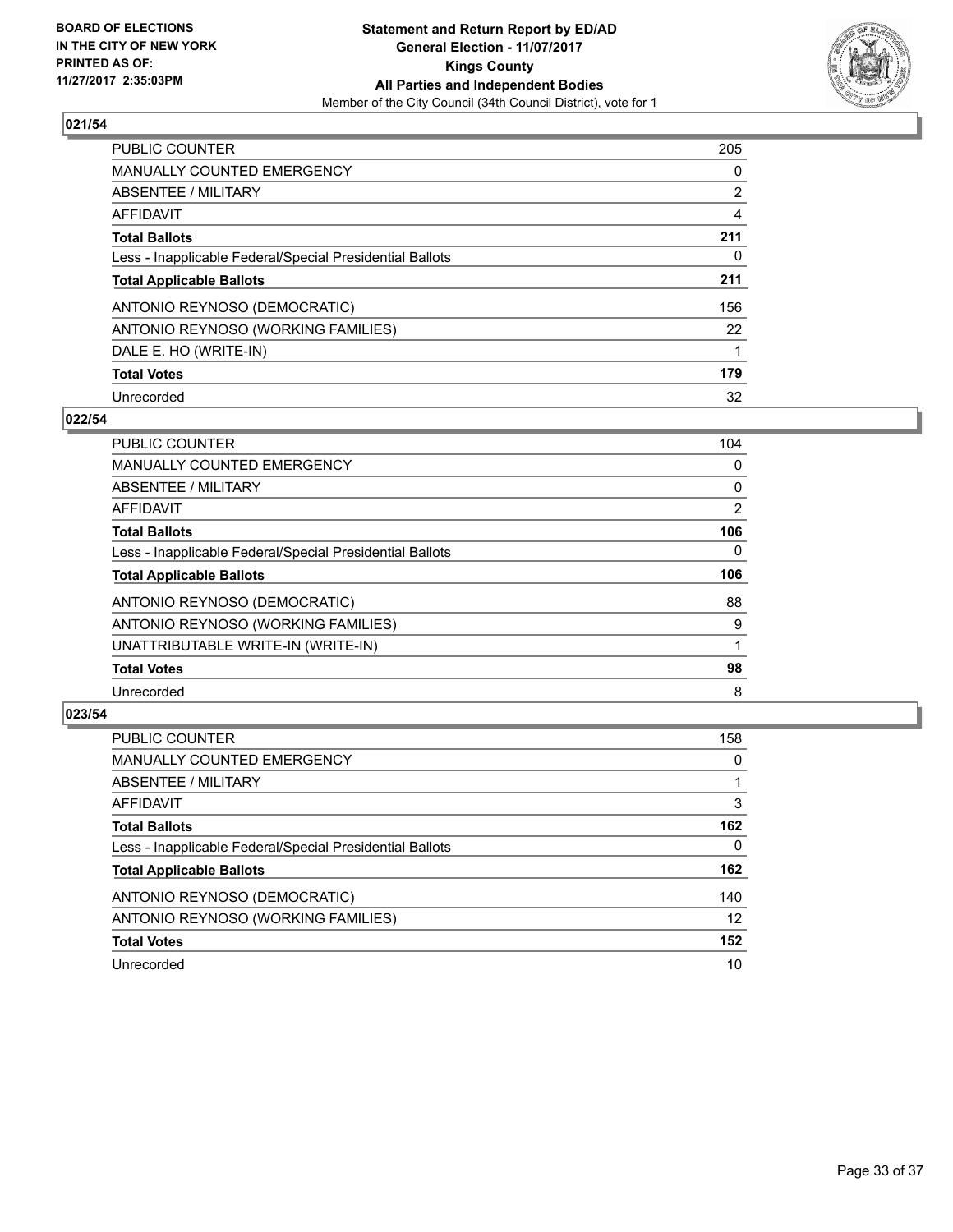

| <b>PUBLIC COUNTER</b>                                    | 140 |
|----------------------------------------------------------|-----|
| <b>MANUALLY COUNTED EMERGENCY</b>                        | 0   |
| ABSENTEE / MILITARY                                      | 0   |
| <b>AFFIDAVIT</b>                                         |     |
| <b>Total Ballots</b>                                     | 141 |
| Less - Inapplicable Federal/Special Presidential Ballots | 0   |
| <b>Total Applicable Ballots</b>                          | 141 |
| ANTONIO REYNOSO (DEMOCRATIC)                             | 114 |
| ANTONIO REYNOSO (WORKING FAMILIES)                       | 8   |
| LANDRY ROSE (WRITE-IN)                                   |     |
| <b>Total Votes</b>                                       | 123 |
| Unrecorded                                               | 18  |

### **025/54**

| <b>PUBLIC COUNTER</b>                                    | 179 |
|----------------------------------------------------------|-----|
| MANUALLY COUNTED EMERGENCY                               | 0   |
| ABSENTEE / MILITARY                                      |     |
| <b>AFFIDAVIT</b>                                         | 2   |
| <b>Total Ballots</b>                                     | 182 |
| Less - Inapplicable Federal/Special Presidential Ballots | 0   |
| <b>Total Applicable Ballots</b>                          | 182 |
| ANTONIO REYNOSO (DEMOCRATIC)                             | 149 |
| ANTONIO REYNOSO (WORKING FAMILIES)                       | 18  |
| <b>Total Votes</b>                                       | 167 |
| Unrecorded                                               | 15  |

| <b>PUBLIC COUNTER</b>                                    | 120   |
|----------------------------------------------------------|-------|
| MANUALLY COUNTED EMERGENCY                               | 0     |
| ABSENTEE / MILITARY                                      |       |
| AFFIDAVIT                                                | 0     |
| <b>Total Ballots</b>                                     | 121   |
| Less - Inapplicable Federal/Special Presidential Ballots | 0     |
| <b>Total Applicable Ballots</b>                          | 121   |
| ANTONIO REYNOSO (DEMOCRATIC)                             | 102   |
| ANTONIO REYNOSO (WORKING FAMILIES)                       | 10    |
| <b>Total Votes</b>                                       | $112$ |
| Unrecorded                                               | 9     |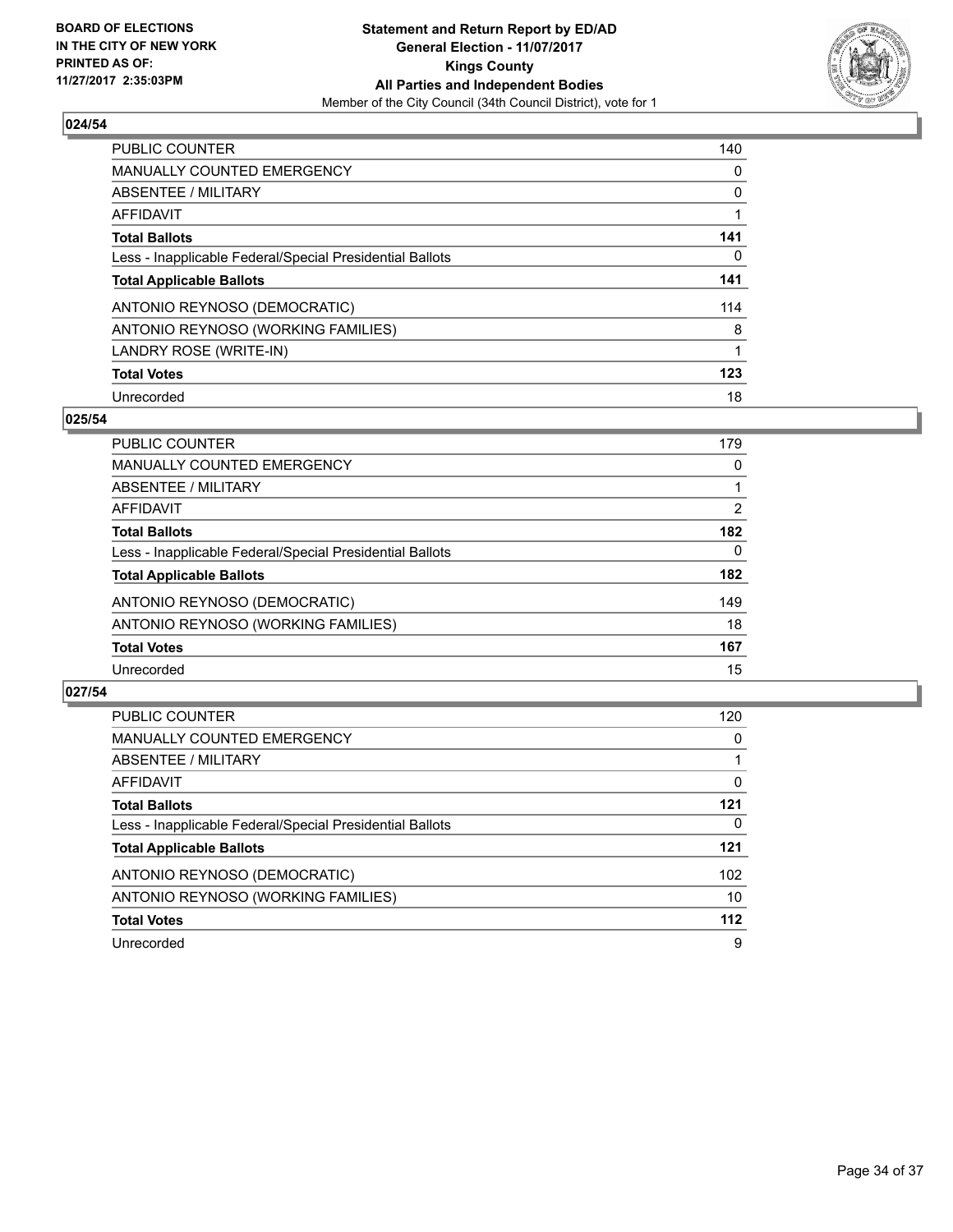

| <b>PUBLIC COUNTER</b>                                    | 223 |
|----------------------------------------------------------|-----|
| <b>MANUALLY COUNTED EMERGENCY</b>                        | 0   |
| ABSENTEE / MILITARY                                      | 5   |
| AFFIDAVIT                                                |     |
| <b>Total Ballots</b>                                     | 229 |
| Less - Inapplicable Federal/Special Presidential Ballots | 0   |
| <b>Total Applicable Ballots</b>                          | 229 |
| ANTONIO REYNOSO (DEMOCRATIC)                             | 187 |
| ANTONIO REYNOSO (WORKING FAMILIES)                       | 14  |
| UNATTRIBUTABLE WRITE-IN (WRITE-IN)                       |     |
| <b>Total Votes</b>                                       | 202 |
| Unrecorded                                               | 27  |

### **029/54**

| <b>PUBLIC COUNTER</b>                                    | 150            |
|----------------------------------------------------------|----------------|
| <b>MANUALLY COUNTED EMERGENCY</b>                        | 0              |
| ABSENTEE / MILITARY                                      | $\overline{2}$ |
| AFFIDAVIT                                                | 2              |
| <b>Total Ballots</b>                                     | 154            |
| Less - Inapplicable Federal/Special Presidential Ballots | $\Omega$       |
| <b>Total Applicable Ballots</b>                          | 154            |
| ANTONIO REYNOSO (DEMOCRATIC)                             | 119            |
| ANTONIO REYNOSO (WORKING FAMILIES)                       | 20             |
| BERNIE SANDERS (WRITE-IN)                                |                |
| UNATTRIBUTABLE WRITE-IN (WRITE-IN)                       |                |
| <b>Total Votes</b>                                       | 141            |
| Unrecorded                                               | 13             |

| PUBLIC COUNTER                                           | 84 |
|----------------------------------------------------------|----|
| <b>MANUALLY COUNTED EMERGENCY</b>                        | 0  |
| ABSENTEE / MILITARY                                      | 0  |
| AFFIDAVIT                                                |    |
| <b>Total Ballots</b>                                     | 85 |
| Less - Inapplicable Federal/Special Presidential Ballots | 0  |
| <b>Total Applicable Ballots</b>                          | 85 |
| ANTONIO REYNOSO (DEMOCRATIC)                             | 73 |
| ANTONIO REYNOSO (WORKING FAMILIES)                       | 5  |
| <b>Total Votes</b>                                       | 78 |
| Unrecorded                                               | 7  |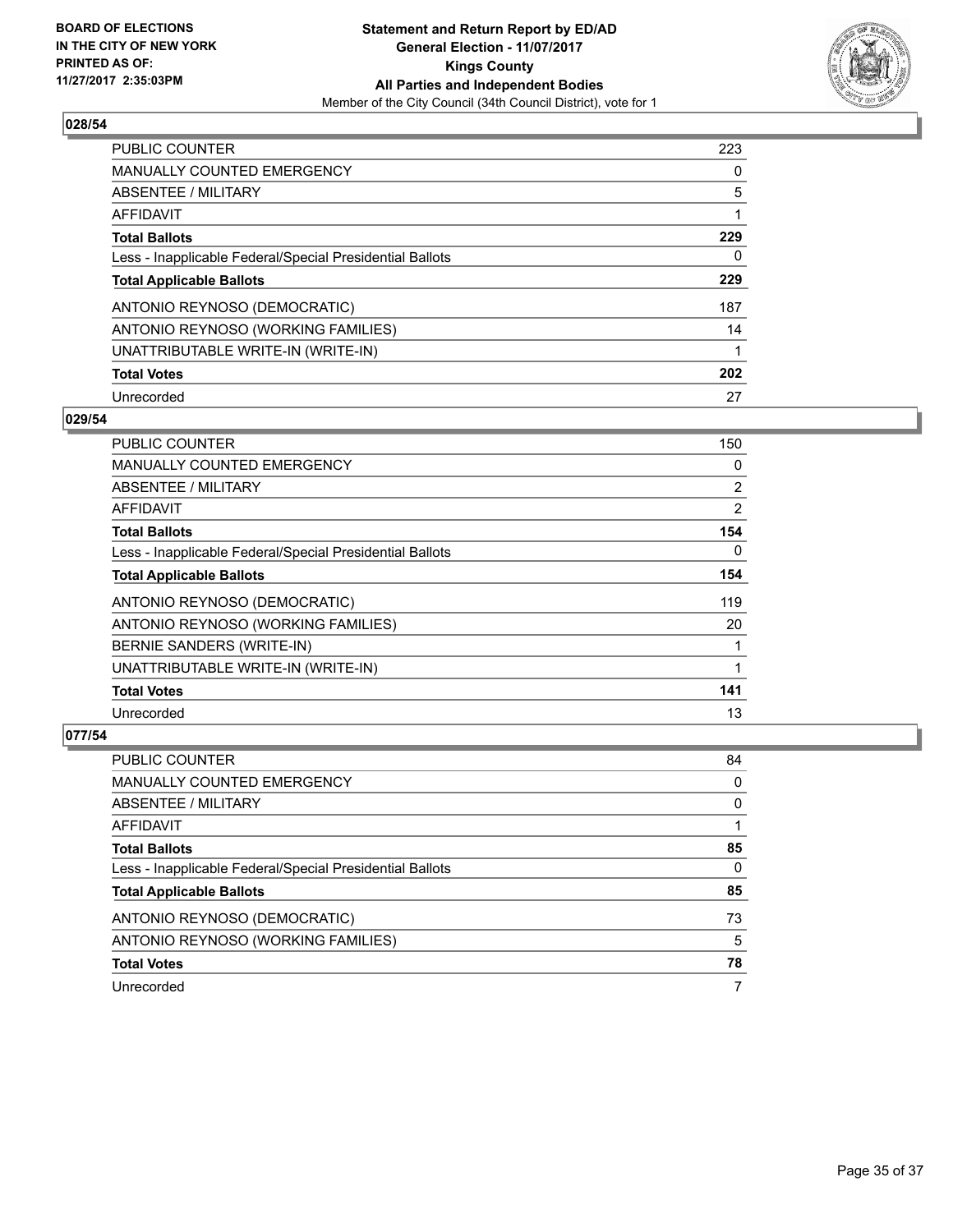

| <b>PUBLIC COUNTER</b>                                    | 99             |
|----------------------------------------------------------|----------------|
| <b>MANUALLY COUNTED EMERGENCY</b>                        | 0              |
| ABSENTEE / MILITARY                                      | $\overline{2}$ |
| AFFIDAVIT                                                | 2              |
| <b>Total Ballots</b>                                     | 103            |
| Less - Inapplicable Federal/Special Presidential Ballots | 0              |
| <b>Total Applicable Ballots</b>                          | 103            |
| ANTONIO REYNOSO (DEMOCRATIC)                             | 85             |
| ANTONIO REYNOSO (WORKING FAMILIES)                       | 9              |
| TIMOTHY RUSTERHOTZ (WRITE-IN)                            |                |
|                                                          |                |
| <b>Total Votes</b>                                       | 95             |